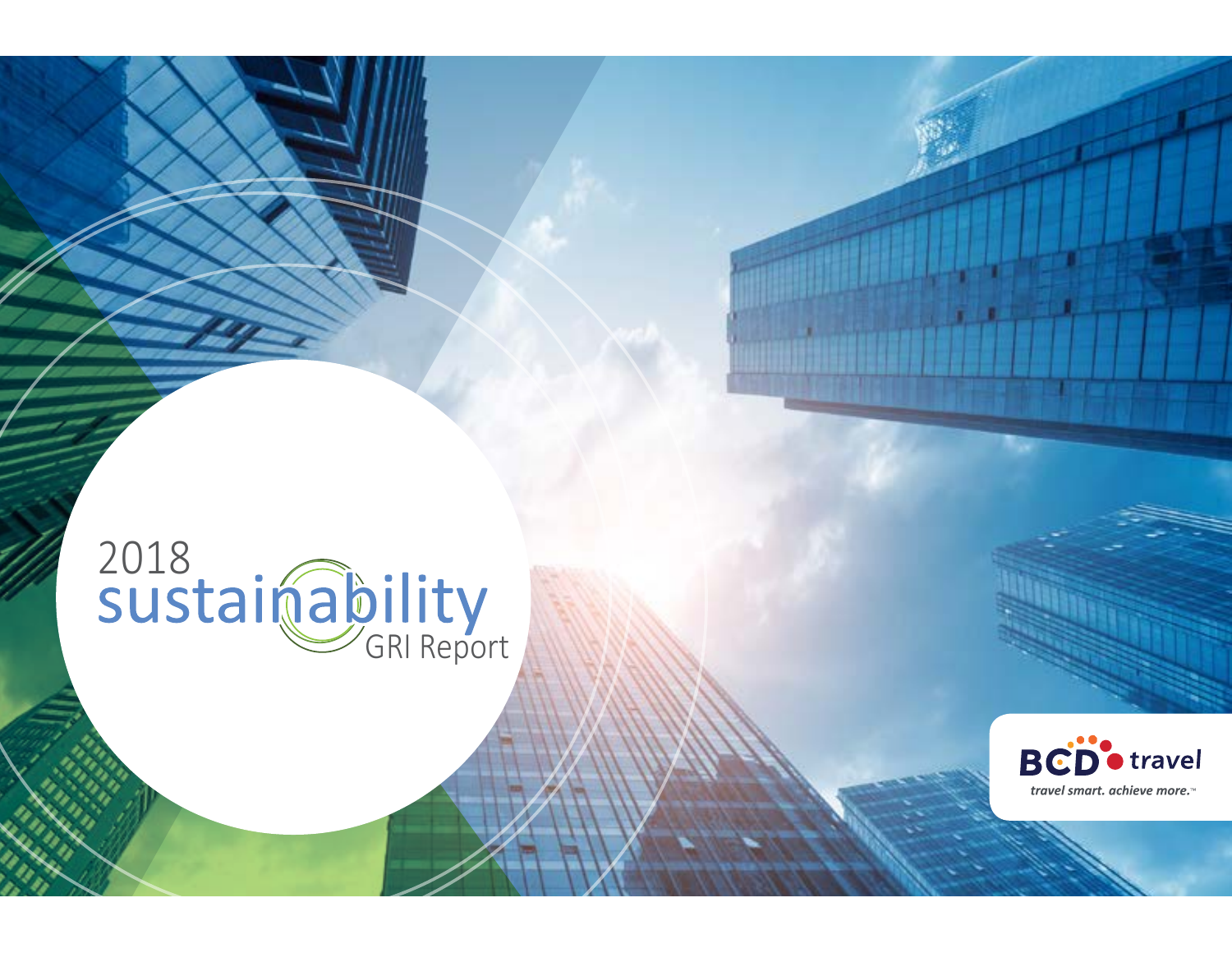## **Content Overview**

[Strategy](#page-5-0)

BCD Travel's 2018 Sustainability Report relies upon guidance issued by the Global Reporting Initiative (GRI), the world's most widely used sustainability reporting framework. We report in accordance with GRI 102 General Disclosures. The determination of which GRI aspects are material to our business is a direct result of our core issues assessment. This formal process includes ongoing feedback from internal and external stakeholders. The process and procedures for the data collection and reporting underwent third-party review. Additionally, we report against our alignment with the 10 principles of the United Nations Global Compact and the United Nations Sustainable Development Goals (SDGs).

The GRI reference column shows where you can find more information on each GRI indicator, as well as how the indicators relate to the United Nations Sustainable Development Goals (SDGs) and United Nations Global Compact (UNGC) principles. References are made to our 2018 Sustainability Report, website, 2017 Carbon Verification Statement and other documents as indicated.

[Organizational Profile](#page-2-0) [Ethics & Integrity](#page-5-0) [Governance](#page-6-0) [Stakeholder Engagement](#page-9-0) [Reporting Practice](#page-10-0) [Economic Performance](#page-11-0) [Indirect Economic Impacts](#page-11-0) [Energy](#page-12-0) [Emissions](#page-12-0) [Supplier Environmental Assessment](#page-14-0) [Non-Discrimination](#page-15-0) [Human Rights Assessment](#page-15-0) [Occupational Health & Safety](#page-15-0) [Training and Education](#page-16-0) [Diversity & Equality Opportunity](#page-17-0) [Supplier Social Assessment](#page-17-0) [Anti-Corruption](#page-18-0)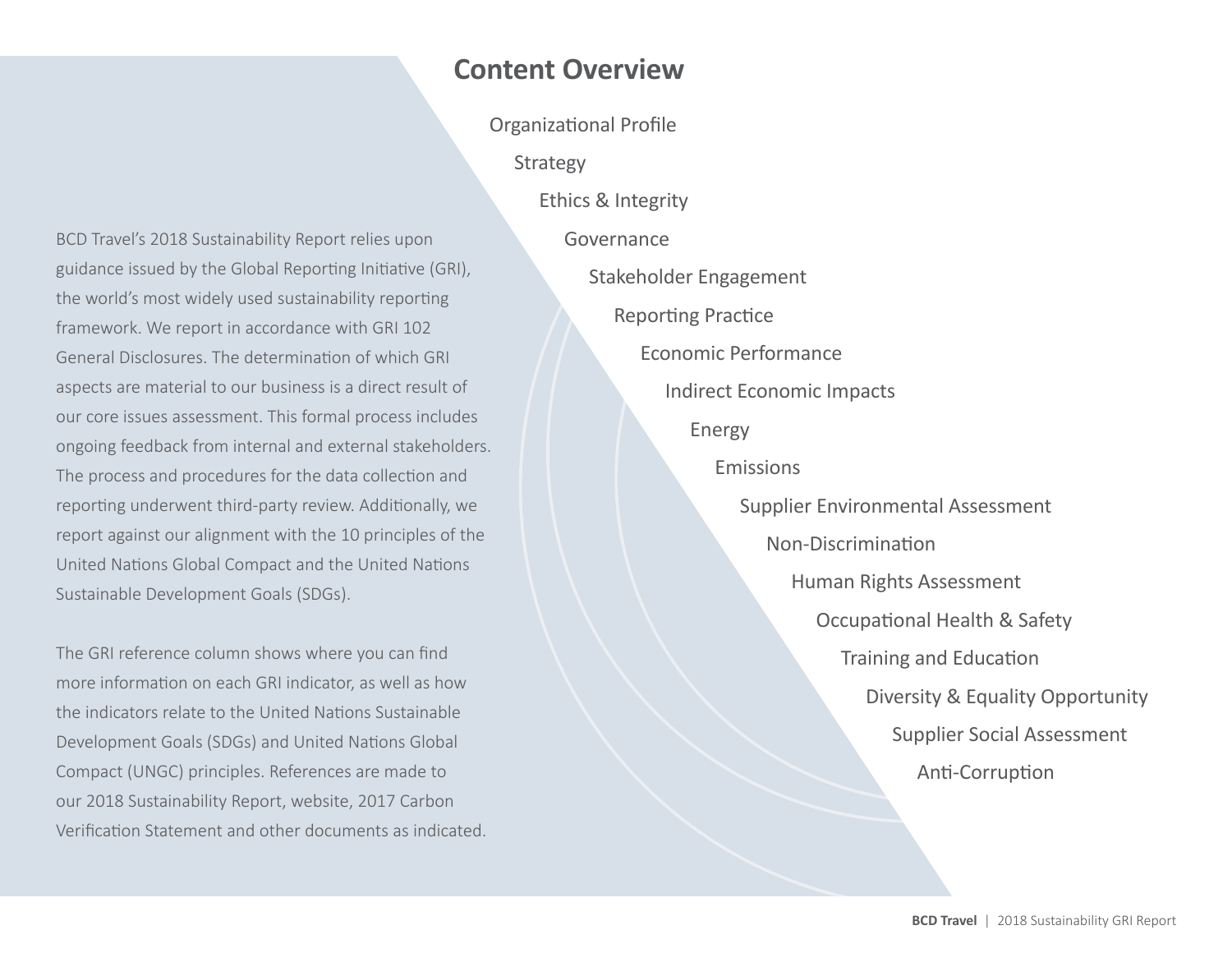<span id="page-2-0"></span>

| <b>Organizational Profile</b>                  |                                              |                                                                                                                                                                                                                                                                                                                                                                                                                                                                                                                                                                                                                                                                                 |                                              |                                  |                |  |  |  |
|------------------------------------------------|----------------------------------------------|---------------------------------------------------------------------------------------------------------------------------------------------------------------------------------------------------------------------------------------------------------------------------------------------------------------------------------------------------------------------------------------------------------------------------------------------------------------------------------------------------------------------------------------------------------------------------------------------------------------------------------------------------------------------------------|----------------------------------------------|----------------------------------|----------------|--|--|--|
| <b>GRI</b><br><b>Standard</b><br><b>Number</b> | <b>Indicator Name</b>                        | <b>Indicator Response</b>                                                                                                                                                                                                                                                                                                                                                                                                                                                                                                                                                                                                                                                       | <b>Reference</b>                             | <b>UNGC</b><br><b>Principles</b> | <b>UN SDGs</b> |  |  |  |
| $102 - 1$                                      | Name of the<br>organization                  | <b>BCD Travel</b>                                                                                                                                                                                                                                                                                                                                                                                                                                                                                                                                                                                                                                                               | Section 2 - Our Company<br>www.bcdtravel.com |                                  |                |  |  |  |
| $102 - 2$                                      | Activities, brands,<br>products and services | BCD Travel helps companies make the most of what they spend on<br>travel. For travelers, this means keeping them safe and productive<br>and equipping them to make good choices on the road. For travel and<br>procurement managers, it means advising them on how to grow the<br>value of their travel program. For executives, we ensure that the travel<br>program supports company objectives. In short, we help our clients<br>travel smart and achieve more. We make this happen in 109 countries<br>with more than 13,500 creative, committed and experienced people.<br>Travel services include:<br>· Travel management<br>• Advito (consulting)<br>• Meetings & Events | Section 2 - Our Company<br>www.bcdtravel.com |                                  |                |  |  |  |
| $102 - 3$                                      | Location of<br>headquarters                  | Global Headquarters: Utrecht, The Netherlands; Europe: Utrecht, The<br>Netherlands; U.K. & Ireland: London; Americas: Atlanta; Asia Pacific:<br>Singapore                                                                                                                                                                                                                                                                                                                                                                                                                                                                                                                       | www.bcdtravel.com                            |                                  |                |  |  |  |
| $102 - 4$                                      | Location of operations                       | BCD Travel has majority-owned operations in 26 countries and<br>partners in 83 countries.                                                                                                                                                                                                                                                                                                                                                                                                                                                                                                                                                                                       | Section 2 - Our Company                      |                                  |                |  |  |  |
| $102 - 5$                                      | Ownership and legal<br>form                  | BCD Travel is a market leader in the travel industry. The privately<br>owned company was founded in 1975 by John Fentener van Vlissingen.<br>For more information, visit www.bcdgroup.com.                                                                                                                                                                                                                                                                                                                                                                                                                                                                                      | Section 2 - Our Company                      |                                  |                |  |  |  |
| $102 - 6$                                      | Markets served                               | Information on markets served is included on the global presence map<br>in the "Our Company" section of the 2018 Sustainability Report.                                                                                                                                                                                                                                                                                                                                                                                                                                                                                                                                         | Section 2 - Our Company                      |                                  | 8              |  |  |  |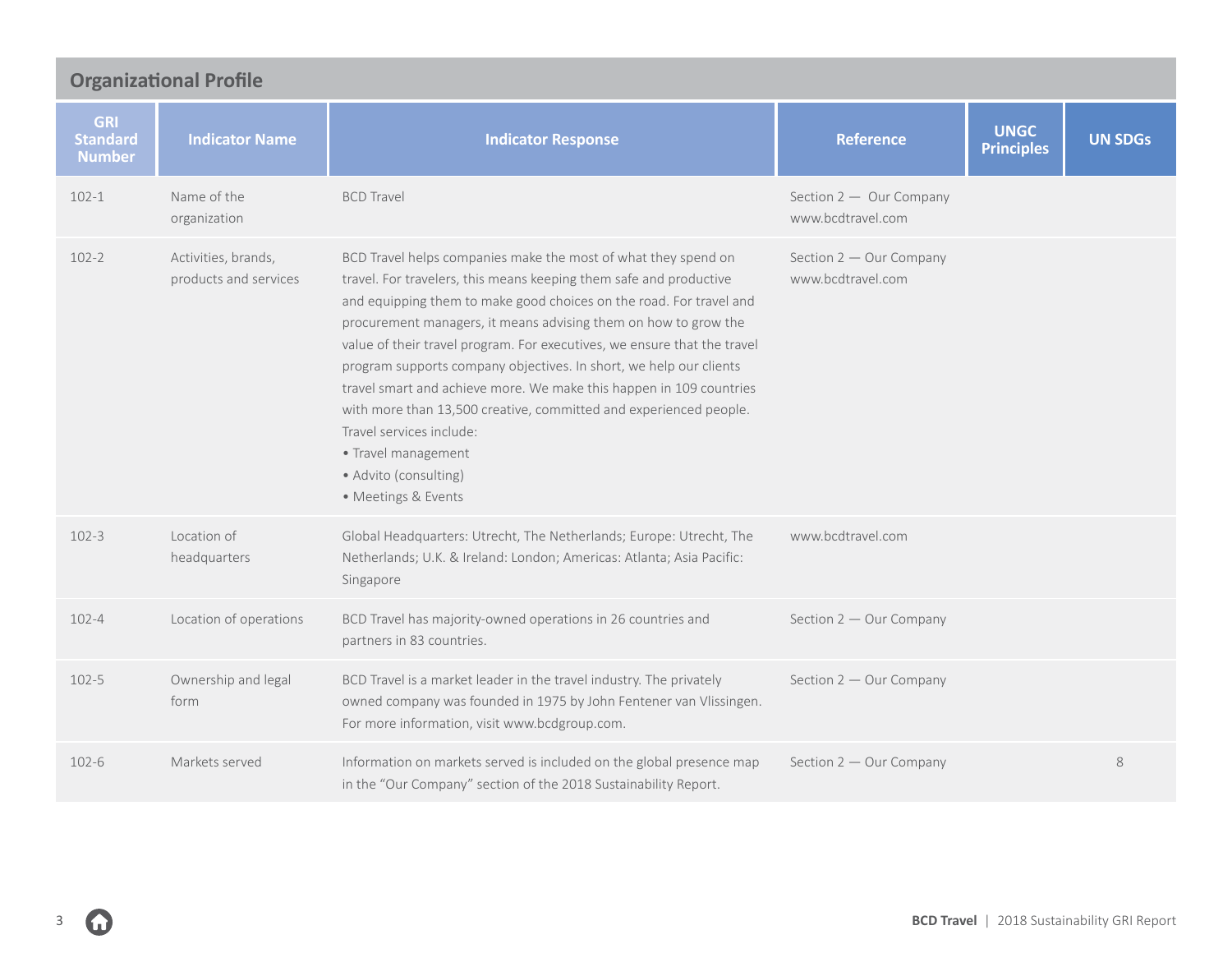| <b>Organizational Profile</b>                  |                                                                    |                                                                                                                                                                                                                                                             |                                                                                                                                                                                                                                                        |                                                                                      |                |  |  |
|------------------------------------------------|--------------------------------------------------------------------|-------------------------------------------------------------------------------------------------------------------------------------------------------------------------------------------------------------------------------------------------------------|--------------------------------------------------------------------------------------------------------------------------------------------------------------------------------------------------------------------------------------------------------|--------------------------------------------------------------------------------------|----------------|--|--|
| <b>GRI</b><br><b>Standard</b><br><b>Number</b> | <b>Indicator Name</b>                                              | <b>Indicator Response</b>                                                                                                                                                                                                                                   | <b>Reference</b>                                                                                                                                                                                                                                       | <b>UNGC</b><br><b>Principles</b>                                                     | <b>UN SDGs</b> |  |  |
| 102-7                                          | Scale of the<br>organization                                       | BCD Travel has 13,500 employees with majority-owned operations in<br>26 countries and partners in 83 countries.<br>BCD Travel's 2017 annual sales revenues was USD 25.7 billion.                                                                            | Section 2 - Our Company                                                                                                                                                                                                                                |                                                                                      |                |  |  |
| $102 - 8$                                      | Information on<br>employees and other<br>workers                   | In 2017, 70.2% of BCD Travel's global employee base was female and<br>29.8% male.                                                                                                                                                                           | Section 5 - Workplace<br>Practices                                                                                                                                                                                                                     | 6                                                                                    |                |  |  |
| 102-9                                          | Supply chain                                                       | BCD Travel has more than 1,000 active suppliers in 100 countries. Of<br>those, 81% provide services, 19% are manufacturers, and 8% of active<br>suppliers are small businesses.                                                                             | Section 7 - Sustainable<br>Procurement                                                                                                                                                                                                                 |                                                                                      |                |  |  |
| 102-10                                         | Significant changes to<br>the organization and its<br>supply chain | BCD Travel acquired majority ownership in Poland in October 2017.                                                                                                                                                                                           | https://www.bcdtravel.<br>com/get-to-know-us/news-<br>releases/                                                                                                                                                                                        |                                                                                      |                |  |  |
| 102-11                                         | Precautionary principle<br>or approach                             |                                                                                                                                                                                                                                                             | BCD Travel has a rigorous compliance program in place. We hold<br>accreditations for ISO 9001 (Quality), ISO 27001 (Information Security),<br>ISO 14001 (Environment). Our OHSAS 18001 (Health & Safety)<br>management system was implemented in 2016. | Section 4 - Governance,<br>Ethics & Compliance<br>Section 5 - Workplace<br>Practices | 7              |  |  |
|                                                |                                                                    | Compliance with these accreditations forms part of our approach to<br>understanding and reducing risk for both our internal and external<br>stakeholders.                                                                                                   | Section 6 - Environment<br>Section 7 - Sustainable                                                                                                                                                                                                     |                                                                                      |                |  |  |
|                                                |                                                                    | Additionally, BCD Travel supports the UN Global Compact's 10<br>principles, which include the precautionary principle, based on which<br>we have integrated risk assessments into central processes such as our<br>supply chain and data center operations. | Procurement                                                                                                                                                                                                                                            |                                                                                      |                |  |  |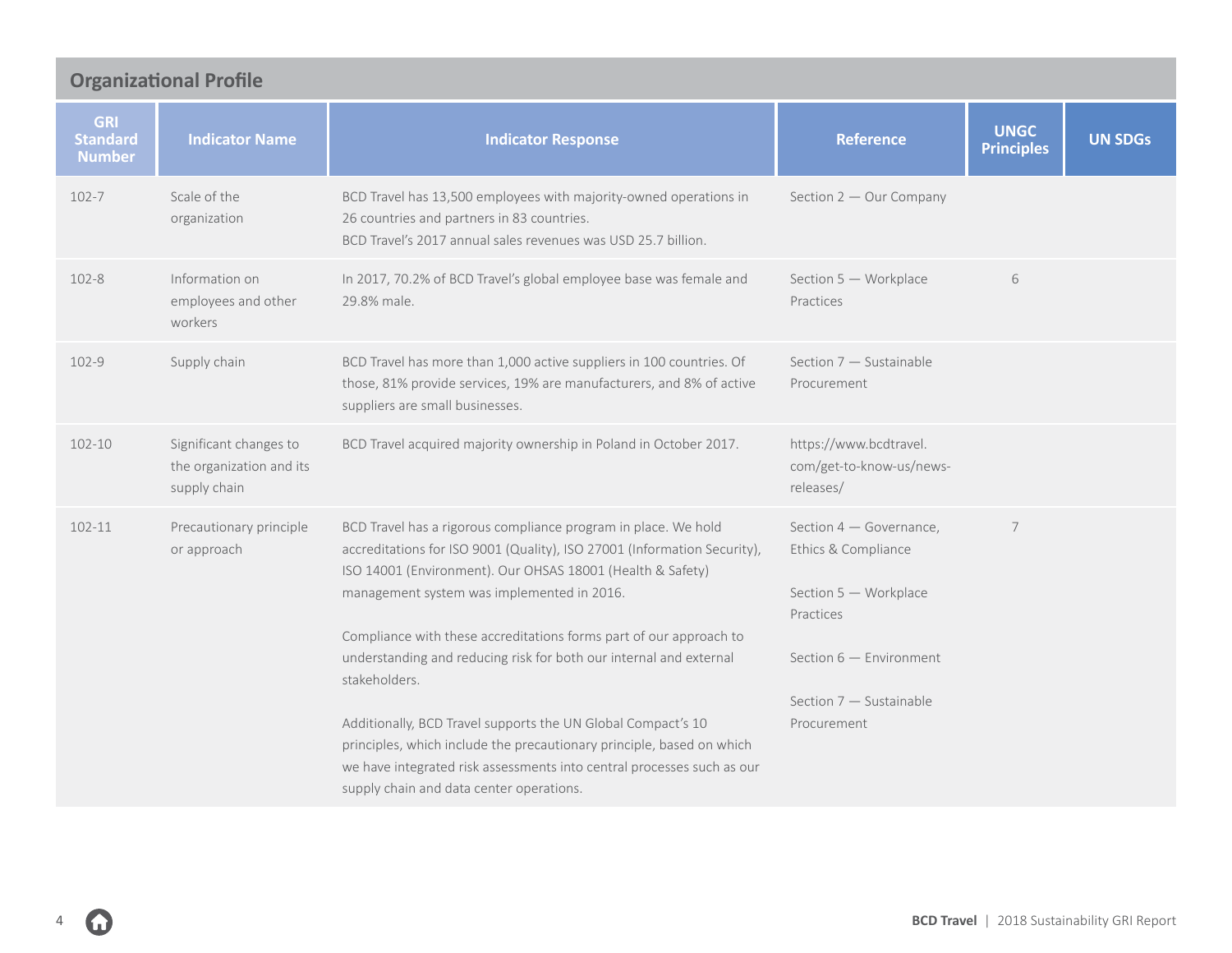| <b>Organizational Profile</b>                  |                               |                                                                                                                                                                                                                                                                                                                                                                                                                                                                                                                                                                                                                                                                                                                                                                                                                                                                                                                                                                                                                                                                                                                     |                                                                 |                                  |                |  |  |  |
|------------------------------------------------|-------------------------------|---------------------------------------------------------------------------------------------------------------------------------------------------------------------------------------------------------------------------------------------------------------------------------------------------------------------------------------------------------------------------------------------------------------------------------------------------------------------------------------------------------------------------------------------------------------------------------------------------------------------------------------------------------------------------------------------------------------------------------------------------------------------------------------------------------------------------------------------------------------------------------------------------------------------------------------------------------------------------------------------------------------------------------------------------------------------------------------------------------------------|-----------------------------------------------------------------|----------------------------------|----------------|--|--|--|
| <b>GRI</b><br><b>Standard</b><br><b>Number</b> | <b>Indicator Name</b>         | <b>Indicator Response</b>                                                                                                                                                                                                                                                                                                                                                                                                                                                                                                                                                                                                                                                                                                                                                                                                                                                                                                                                                                                                                                                                                           | <b>Reference</b>                                                | <b>UNGC</b><br><b>Principles</b> | <b>UN SDGs</b> |  |  |  |
| 102-12                                         | <b>External initiatives</b>   | BCD Travel endorses its businesses' certification to ISO 14001, OHSAS<br>18001, and other external Environment, Safety and Health (ESH)<br>standards and initiatives. In 2016, a management system in compliance<br>with OHSAS 18001 and ISO 14001 standards was implemented in<br>all global locations. Our offices located in the European Union are in<br>accordance with Article 8 of the Energy Efficiency Directive.                                                                                                                                                                                                                                                                                                                                                                                                                                                                                                                                                                                                                                                                                          | Section 5 - Workplace<br>Practices<br>Section $6$ - Environment |                                  | 17             |  |  |  |
| 102-13                                         | Membership of<br>associations | DRV & VDR - BCD Travel Germany is a member of the DRV (Deutsche<br>Reise Verband 'German Travel Association') and of the VDR 'Association<br>for German Business Travel.'<br>Additional memberships include:<br>• ACTE - Association of Corporate Travel Executives (Chairman's Circle<br>Partner)<br>• GBTA – Global Business Travel Association<br>• AFTA - Association of Finnish Travel Agents<br>• American Chamber (Singapore)<br>• ANVR - "Algemene Nederlandse Vereniging van Reisbureaus" (Dutch<br>association of travel organizations)<br>• BATM - Belgian Association of Corporate Travel Management<br>• BECI - Brussels Enterprises Commerce and Industry<br>· BME - Bundesverband Materialwirtschaft, Einkauf und Logistik (DE)<br>• Business network (SE)?<br>• Chamber of Commerce (SE)<br>• DBTA - Danish Business Travel Association<br>• DRF - Danish Travel Agency Association<br>• Dutch Chamber (Singapore)<br>• FBTA - Finnish Business Travel Association Femmes du Tourisme (FR)<br>• Glomex (NE)<br>$\bullet$ LATM (LUX)<br>• Marco Polo (FR)<br>· Marknadsföring i Göteborg (MIG), (SE) |                                                                 |                                  | 17             |  |  |  |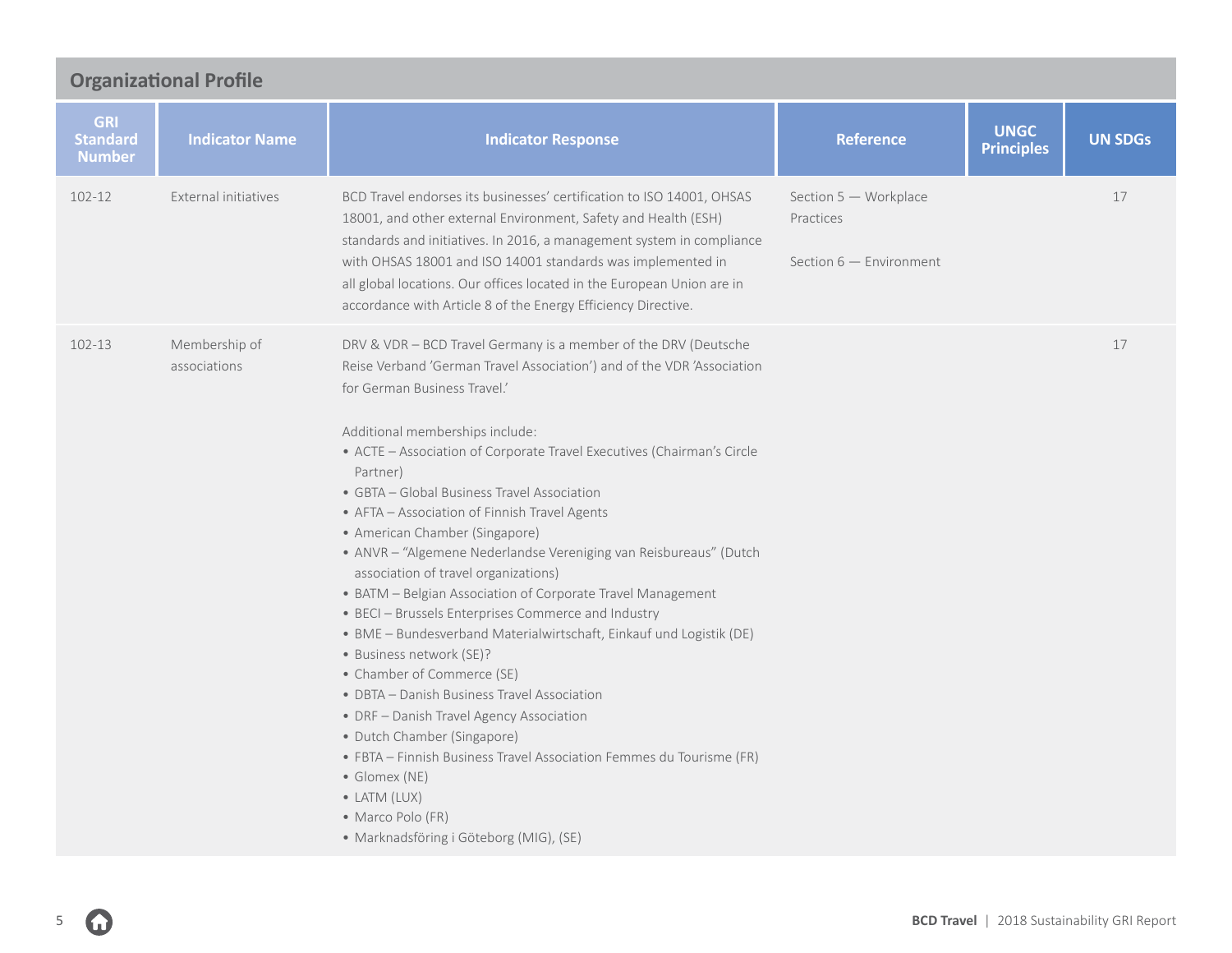<span id="page-5-0"></span>

| <b>Strategy</b>                                |                                                            |                                                                                                                                                                                                                                                                                                                                                                                                                                         |                                                |                                  |                |  |  |  |
|------------------------------------------------|------------------------------------------------------------|-----------------------------------------------------------------------------------------------------------------------------------------------------------------------------------------------------------------------------------------------------------------------------------------------------------------------------------------------------------------------------------------------------------------------------------------|------------------------------------------------|----------------------------------|----------------|--|--|--|
| <b>GRI</b><br><b>Standard</b><br><b>Number</b> | <b>Indicator Name</b>                                      | <b>Indicator Response</b>                                                                                                                                                                                                                                                                                                                                                                                                               | <b>Reference</b>                               | <b>UNGC</b><br><b>Principles</b> | <b>UN SDGs</b> |  |  |  |
| 102-14                                         | Statement from senior<br>decision maker                    | Refer to the "Leadership Perspective" section of the 2018<br>Sustainability Report.                                                                                                                                                                                                                                                                                                                                                     | Section $1 -$ Leadership<br>Perspective        |                                  |                |  |  |  |
| 102-15                                         | Key impacts, risks and<br>opportunities                    | Refer to the "Leadership Perspective" section of the 2018<br>Sustainability Report.                                                                                                                                                                                                                                                                                                                                                     | Section $1 -$ Leadership<br>Perspective        |                                  |                |  |  |  |
| <b>Ethics &amp; Integrity</b>                  |                                                            |                                                                                                                                                                                                                                                                                                                                                                                                                                         |                                                |                                  |                |  |  |  |
| <b>GRI</b><br><b>Standard</b><br><b>Number</b> | <b>Indicator Name</b>                                      | <b>Indicator Response</b>                                                                                                                                                                                                                                                                                                                                                                                                               | <b>Reference</b>                               | <b>UNGC</b><br><b>Principles</b> | <b>UN SDGs</b> |  |  |  |
| $102 - 16$                                     | Values, principles,<br>standards and norms of<br>behaviour | BCD Travel has a history of ethical conduct and anti-corruption<br>controls. Our sustainability principles have been in place since 2007<br>and our Code of Conduct since 2014. Both documents apply to<br>all employees and board members. They outline our policies and<br>expectations for: human rights, labor standards, environmental<br>stewardship, information security, ethical business practices, and<br>health and safety. | Section 4 - Governance,<br>Ethics & Compliance | 1, 2, 6 & 10                     |                |  |  |  |
| 102-17                                         | Mechanisms for advice<br>and concerns about<br>ethics      | BCD Travel has a Non-Conformance Reporting Policy and a last resort<br>reporting system, the SpeakUp system, in place.                                                                                                                                                                                                                                                                                                                  | Section 4 - Governance,<br>Ethics & Compliance | 1, 2 & 10                        |                |  |  |  |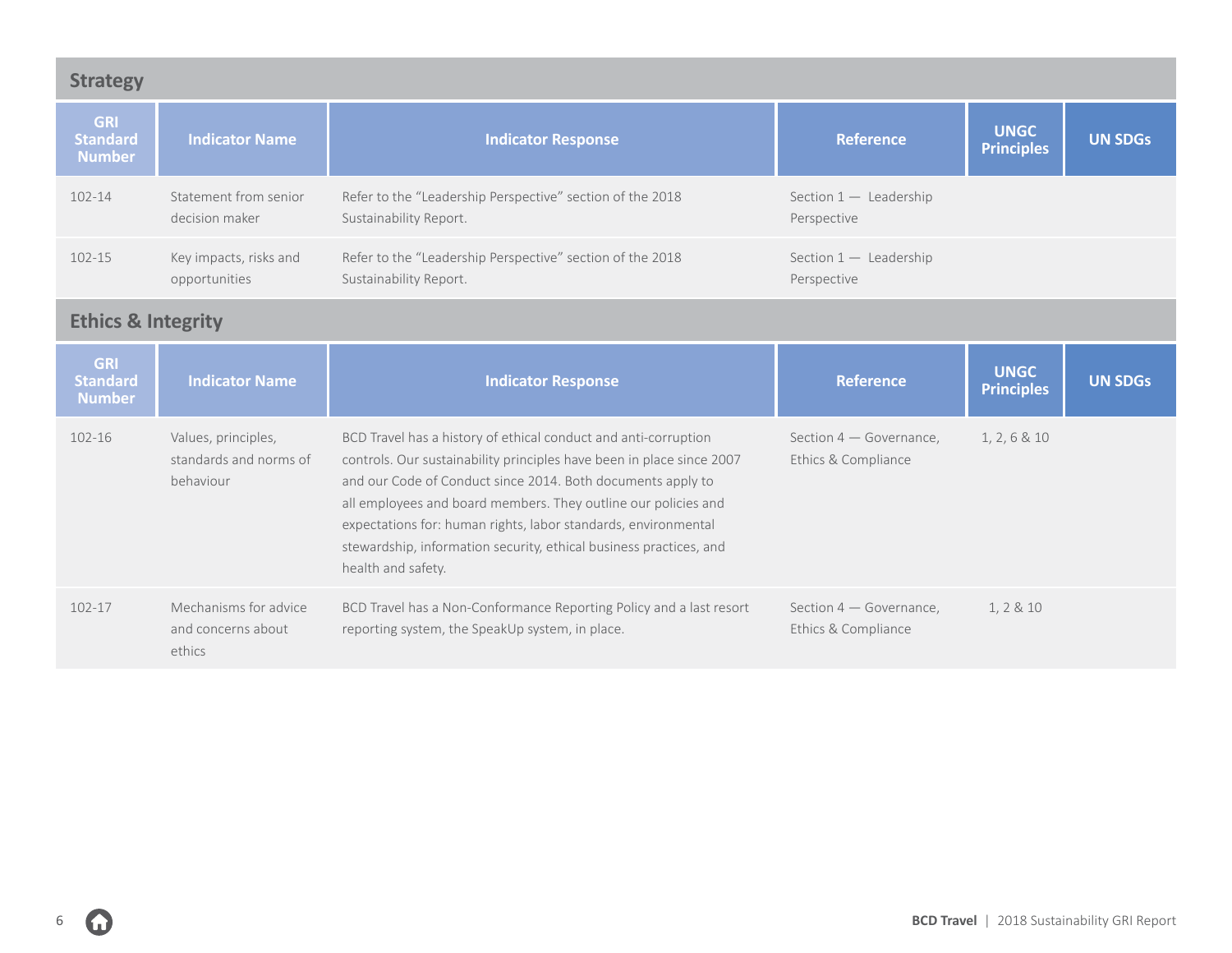<span id="page-6-0"></span>

| <b>Governance</b>                              |                                                                                          |                                                                                                                                                                                                                                                                                                                                                                                                                                                                                                                                                                                                                                                                                                                                                                                                |                                                                                         |                                  |                    |  |  |
|------------------------------------------------|------------------------------------------------------------------------------------------|------------------------------------------------------------------------------------------------------------------------------------------------------------------------------------------------------------------------------------------------------------------------------------------------------------------------------------------------------------------------------------------------------------------------------------------------------------------------------------------------------------------------------------------------------------------------------------------------------------------------------------------------------------------------------------------------------------------------------------------------------------------------------------------------|-----------------------------------------------------------------------------------------|----------------------------------|--------------------|--|--|
| <b>GRI</b><br><b>Standard</b><br><b>Number</b> | <b>Indicator Name</b>                                                                    | <b>Indicator Response</b>                                                                                                                                                                                                                                                                                                                                                                                                                                                                                                                                                                                                                                                                                                                                                                      | <b>Reference</b>                                                                        | <b>UNGC</b><br><b>Principles</b> | <b>UN SDGs</b>     |  |  |
| 102-18                                         | Governance structure                                                                     | The sustainability executive committee is comprised of five members<br>of the global executive team and representatives from functions<br>relevant to our sustainability initiative. During 2017, the committee<br>met four times to discuss strategy and to oversee efforts in the areas<br>of human rights, environmental stewardship, employee health and<br>safety, ethical business practices, information security, community<br>initiatives, diversity and inclusion, and equal opportunity employment.<br>The committee monitored the company's compliance with related<br>laws and regulations and adherence to our internal Code of Conduct.<br>The company's highest executive governance body, the executive<br>team, governs and guides corporate-wide sustainability objectives. | Section 3 - Our Approach                                                                |                                  |                    |  |  |
| 102-19                                         | Delegating authority                                                                     | Senior vice president, global internal audit                                                                                                                                                                                                                                                                                                                                                                                                                                                                                                                                                                                                                                                                                                                                                   | Section 4 - Governance,<br>Ethics & Compliance                                          |                                  |                    |  |  |
| 102-20                                         | Executive-level<br>responsibility<br>for economic,<br>environmental and<br>social topics | Executive vice president, global program management and executive<br>chair of sustainability.                                                                                                                                                                                                                                                                                                                                                                                                                                                                                                                                                                                                                                                                                                  | Section 1 - Leadership<br>Perspective<br>Section 4 - Governance,<br>Ethics & Compliance |                                  | 10, 13, 14<br>& 15 |  |  |
| 102-21                                         | Consulting<br>on economic,<br>environmental and<br>social topics                         | BCD Travel engages with industry stakeholders and local office<br>community programs.                                                                                                                                                                                                                                                                                                                                                                                                                                                                                                                                                                                                                                                                                                          | Section 4 - Governance,<br>Ethics & Compliance                                          |                                  |                    |  |  |
| 102-22                                         | The composition of the<br>highest governance<br>body and its<br>committees               | Global executive team                                                                                                                                                                                                                                                                                                                                                                                                                                                                                                                                                                                                                                                                                                                                                                          | Section 4 - Governance,<br>Ethics & Compliance                                          |                                  |                    |  |  |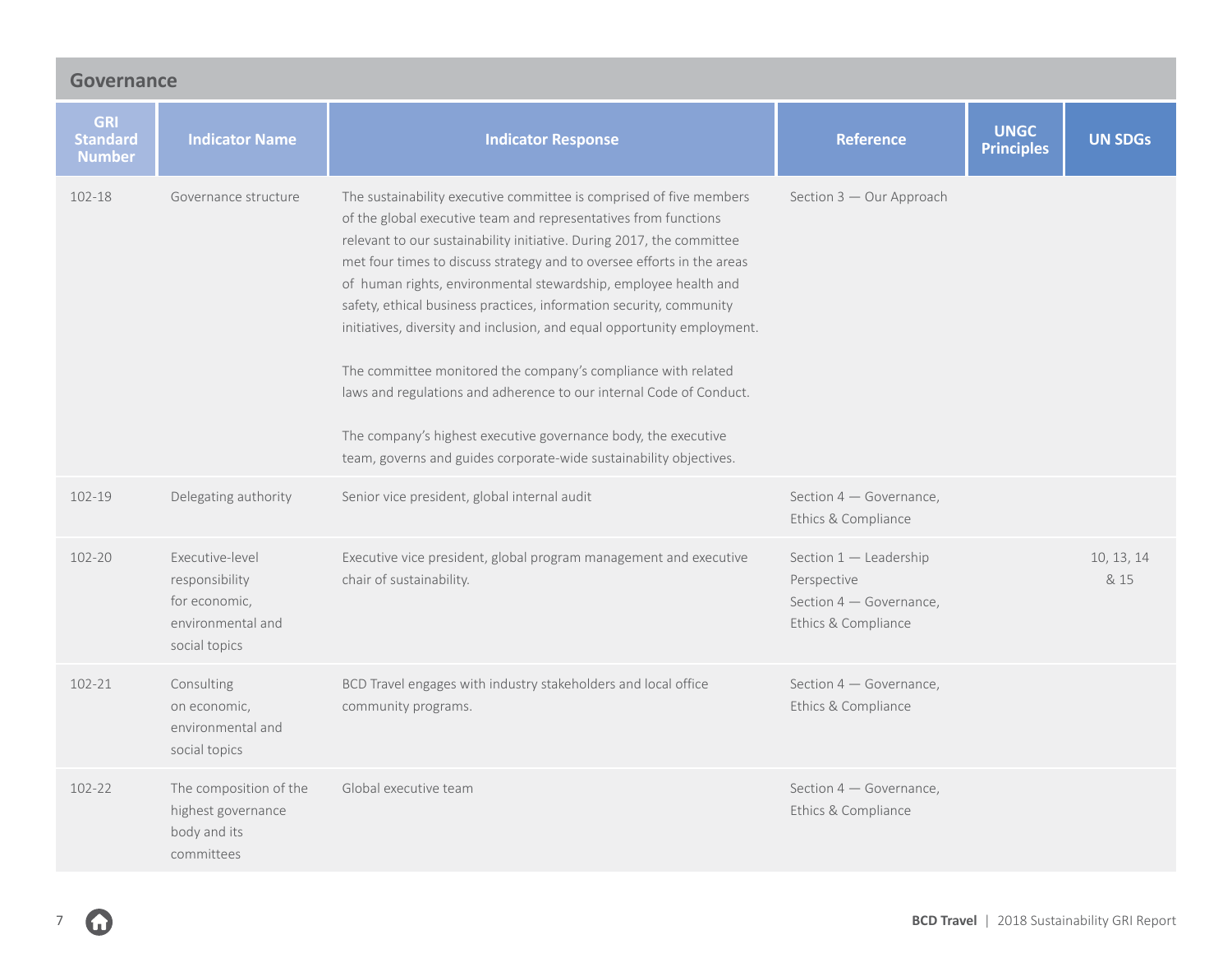| <b>Governance</b>                              |                                                                                  |                                                                                                                                                                                                                                                                              |                                                |                                  |                                         |  |  |
|------------------------------------------------|----------------------------------------------------------------------------------|------------------------------------------------------------------------------------------------------------------------------------------------------------------------------------------------------------------------------------------------------------------------------|------------------------------------------------|----------------------------------|-----------------------------------------|--|--|
| <b>GRI</b><br><b>Standard</b><br><b>Number</b> | <b>Indicator Name</b>                                                            | <b>Indicator Response</b>                                                                                                                                                                                                                                                    | <b>Reference</b>                               | <b>UNGC</b><br><b>Principles</b> | <b>UN SDGs</b>                          |  |  |
| 102-23                                         | Chair of the highest<br>governance body                                          | John Snyder- President and chief executive officer                                                                                                                                                                                                                           | Section 4 - Governance,<br>Ethics & Compliance |                                  |                                         |  |  |
| 102-24                                         | Nominating and<br>selecting the highest<br>governance body                       | Global executive team                                                                                                                                                                                                                                                        | Section 4 - Governance,<br>Ethics & Compliance |                                  | 5                                       |  |  |
| 102-25                                         | Conflicts of interest                                                            | All BCD Travel employees are expected to behave with<br>integrity and in compliance with our Code of Conduct at all times. We<br>embed accountability for conflicts of interest in corporate policies;<br>employee training; and transparent, stakeholder-focused reporting. | Section 4 - Governance,<br>Ethics & Compliance | 10                               |                                         |  |  |
| 102-26                                         | Role of highest<br>governance body in<br>setting purpose, values<br>and strategy | The global executive team has overall responsibility for<br>BCD Travel's strategy, including identifying risks and opportunities.                                                                                                                                            | Section 4 - Governance,<br>Ethics & Compliance | 1,7&8                            |                                         |  |  |
| 102-27                                         | Collective knowledge<br>of highest governance<br>body                            | The global executive team has overall responsibility for BCD Travel's<br>strategy, including identifying risks and opportunities.                                                                                                                                            | Section 4 - Governance,<br>Ethics & Compliance |                                  |                                         |  |  |
| 102-28                                         | Evaluating the highest<br>governance body's<br>performance                       | The sustainability executive committee's performance is reviewed by<br>the global executive team and the global internal audit team.                                                                                                                                         | Section 4 - Governance,<br>Ethics & Compliance |                                  |                                         |  |  |
| 102-29                                         | Identifying and<br>managing economic,<br>environmental and<br>social impacts     | We solicit and use feedback from employees, customers,<br>investors, analysts, community leaders, suppliers, regulators and non-<br>governmental organizations to inform our sustainability agenda and<br>broader business strategy.                                         | Section 4 - Governance,<br>Ethics & Compliance | 1, 2, 7, 8, 9<br>& 10            | 3, 5, 6, 7, 8,<br>9, 12, 13, 14<br>& 15 |  |  |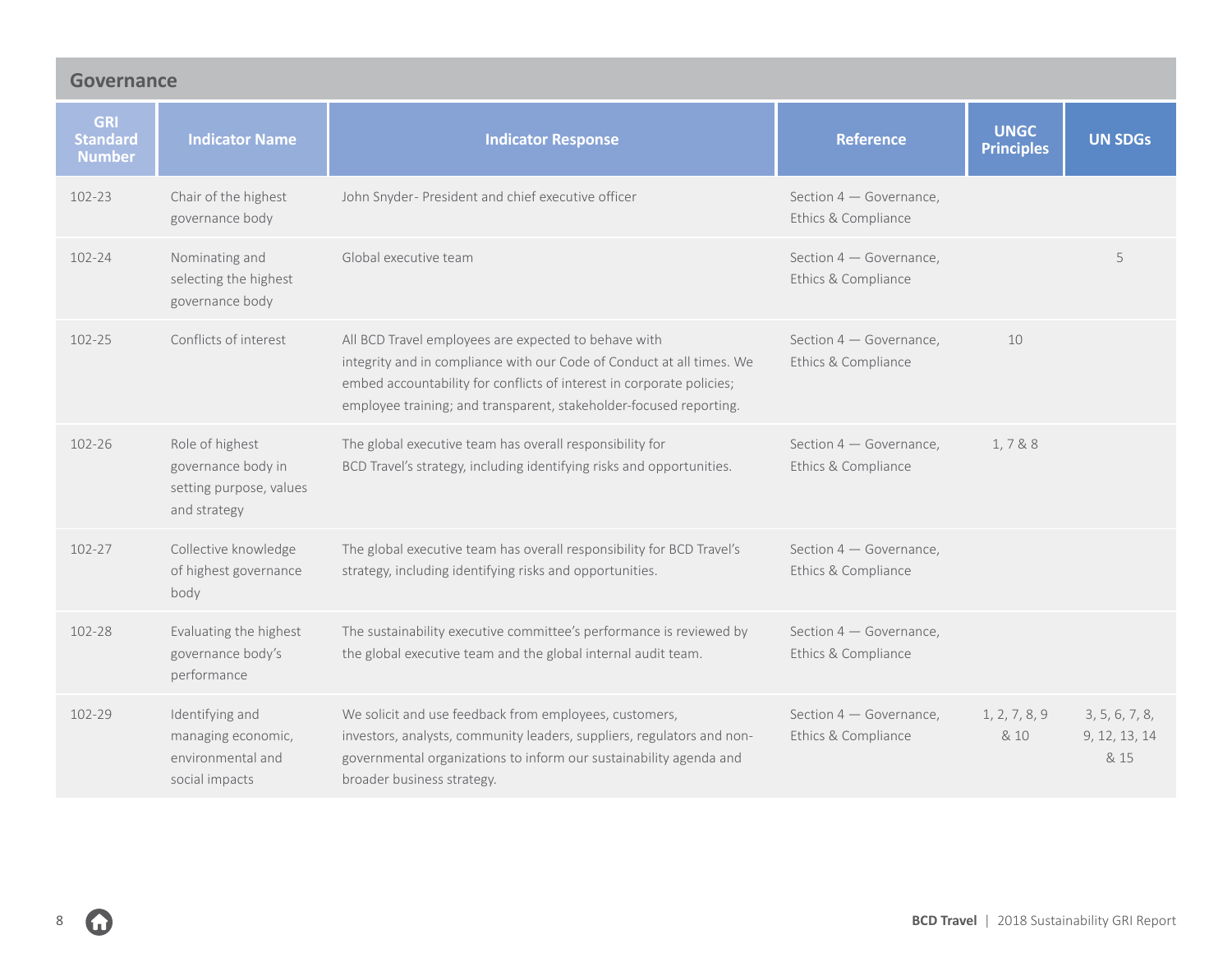| <b>Governance</b>                              |                                                                                           |                                                                                                                                                                                                                 |                                                |                                  |                                                        |  |  |
|------------------------------------------------|-------------------------------------------------------------------------------------------|-----------------------------------------------------------------------------------------------------------------------------------------------------------------------------------------------------------------|------------------------------------------------|----------------------------------|--------------------------------------------------------|--|--|
| <b>GRI</b><br><b>Standard</b><br><b>Number</b> | <b>Indicator Name</b>                                                                     | <b>Indicator Response</b>                                                                                                                                                                                       | <b>Reference</b>                               | <b>UNGC</b><br><b>Principles</b> | <b>UN SDGs</b>                                         |  |  |
| $102 - 30$                                     | Effectiveness of risk<br>mangement processes                                              | The risk management process is defined and reviewed by the global<br>executive team and the global internal audit team.                                                                                         | Section 4 - Governance,<br>Ethics & Compliance | 1, 2, 7, 8, 9<br>& 10            | 3, 5, 6, 7, 8,<br>9, 12, 13, 14<br>& 15                |  |  |
| $102 - 31$                                     | Review of economic,<br>environmental and<br>social impact                                 | Economic, environmental and social impact is reviewed by the director<br>of sustainability and the sustainability executive committee on a<br>quarterly basis.                                                  | Section 4 - Governance,<br>Ethics & Compliance | 1, 2, 7, 8, 9<br>& 10            | 3, 5, 6, 7, 8,<br>9, 12, 13, 14<br>& 15                |  |  |
| 102-32                                         | Highest governance<br>body's role in<br>sustainability reporting                          | The executive vice president of global program management and<br>executive chair of sustainability formally reviews and approves our<br>sustainability report and ensures that all material topics are covered. | Section 4 - Governance,<br>Ethics & Compliance |                                  |                                                        |  |  |
| 102-33                                         | Communicating critical<br>concerns                                                        | BCD Travel's process for communicating critical sustainability concerns<br>to the highest governance body is based on our strategic management<br>approach.                                                     | Section 4 - Governance,<br>Ethics & Compliance | 1 & 10                           | 3, 5, 6, 7, 8,<br>9, 10, 11, 12,<br>13,<br>14, 15 & 17 |  |  |
| 102-34                                         | Nature of total number<br>of critical concerns                                            | We do not report the nature and number of critical concerns due to<br>confidentiality considerations.                                                                                                           | Section 4 - Governance,<br>Ethics & Compliance |                                  | 6, 7, 8, 9, 10,<br>11, 12, 13, 14<br>& 15              |  |  |
| 102-35                                         | Remuneration policies                                                                     | We do not report this information due to its confidentiality.                                                                                                                                                   |                                                |                                  |                                                        |  |  |
| 102-36                                         | Process for determining<br>remuneration                                                   | We do not report this information due to its confidentiality.                                                                                                                                                   |                                                | 10                               | 8                                                      |  |  |
| 102-37                                         | How stakeholders'<br>views are sought and<br>taken into account<br>regarding remuneration | We do not report this information due to its confidentiality.                                                                                                                                                   |                                                |                                  | 8                                                      |  |  |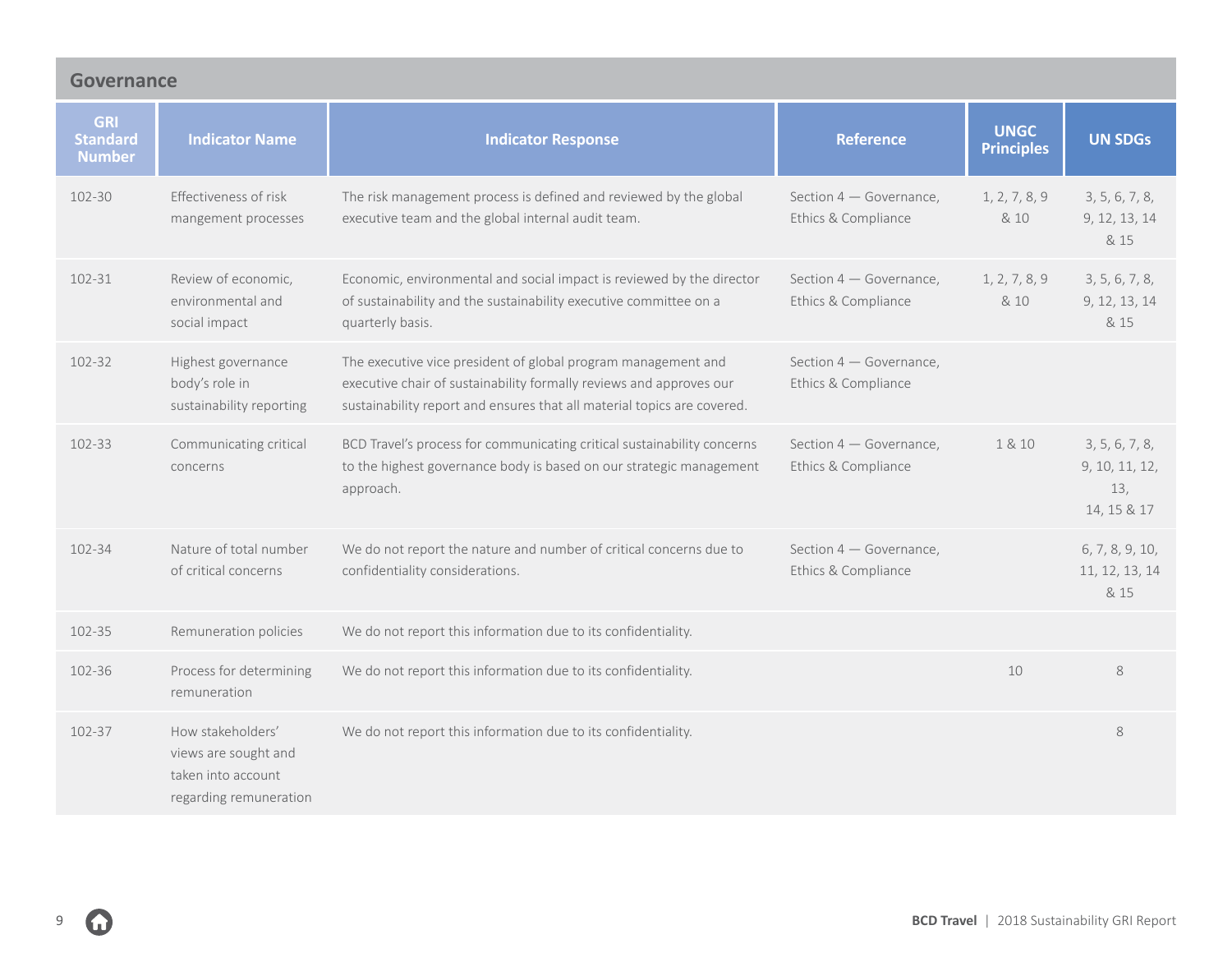<span id="page-9-0"></span>

| <b>Stakeholder Engagement</b>                  |                                           |                                                                                                                                                                                                                                                                                                               |                                                  |                                  |                |  |  |  |
|------------------------------------------------|-------------------------------------------|---------------------------------------------------------------------------------------------------------------------------------------------------------------------------------------------------------------------------------------------------------------------------------------------------------------|--------------------------------------------------|----------------------------------|----------------|--|--|--|
| <b>GRI</b><br><b>Standard</b><br><b>Number</b> | <b>Indicator Name</b>                     | <b>Indicator Response</b>                                                                                                                                                                                                                                                                                     | <b>Reference</b>                                 | <b>UNGC</b><br><b>Principles</b> | <b>UN SDGs</b> |  |  |  |
| 102-40                                         | List of stakeholder<br>groups             | We solicit and use feedback from employees, customers,<br>investors, analysts, community leaders, suppliers, regulators and non-<br>governmental organizations to inform our business strategy.                                                                                                               | Section 4 – Governance,<br>Ethics & Compliance   |                                  | 10             |  |  |  |
| 102-41                                         | Collective bargaining<br>agreements       | Thirty percent (30%) of BCD Travel employees are covered by an EMEA<br>workers council and local workers councils which include collective<br>bargaining agreements.                                                                                                                                          | Section $4 -$ Governance,<br>Ethics & Compliance |                                  | $\,8\,$        |  |  |  |
| 102-42                                         | Identifying and<br>selecting stakeholders | This is determined by regularly reviewing BCD Travel's interested<br>parties.                                                                                                                                                                                                                                 | Section 4 - Governance,<br>Ethics & Compliance   |                                  |                |  |  |  |
| 102-43                                         | Approach to<br>stakeholder<br>engagement  | We have a diverse range of stakeholders, including our customers and<br>their travelers, travel industry groups, charities, sustainability groups<br>and BCD staff.                                                                                                                                           | Section 4 - Governance,<br>Ethics & Compliance   |                                  | 11             |  |  |  |
|                                                |                                           | We engage our stakeholders around the globe in our planning and<br>strategic development, to make sure our business direction reflects<br>the proper priorities and business travel industry best practices. Our<br>local markets play an important role in forming relationships with local<br>stakeholders. |                                                  |                                  |                |  |  |  |
|                                                |                                           | We use a wide range of methods to reach our stakeholders,<br>including focus groups, workshops, formal research and the myriad<br>of conversations which take place between our staff, partners and<br>customers on a daily basis.                                                                            |                                                  |                                  |                |  |  |  |
| $102 - 44$                                     | Key topics and concerns<br>raised         | Risk & opportunity assessments consider both our organization-wide<br>strategic, operational, compliance, and reporting requirements, and<br>those requirements relating to our services, processes, or functions<br>such as supply chain, or regulatory compliance.                                          | Section 4 – Governance,<br>Ethics & Compliance   |                                  | 11             |  |  |  |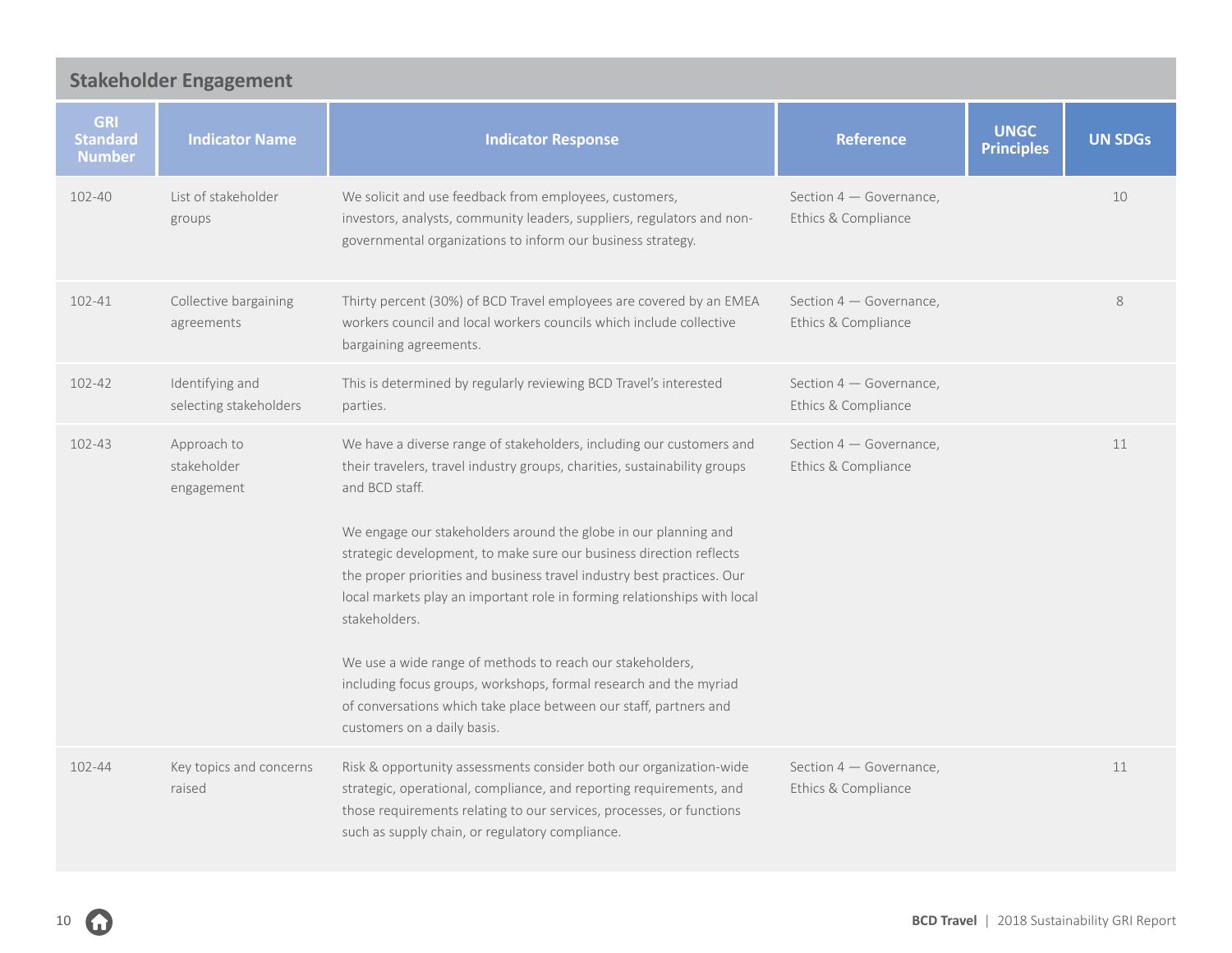<span id="page-10-0"></span>

| <b>Reporting Practice</b>                      |                                                                       |                                                                                              |                                          |                                  |                |  |  |
|------------------------------------------------|-----------------------------------------------------------------------|----------------------------------------------------------------------------------------------|------------------------------------------|----------------------------------|----------------|--|--|
| <b>GRI</b><br><b>Standard</b><br><b>Number</b> | <b>Indicator Name</b>                                                 | <b>Indicator Response</b>                                                                    | <b>Reference</b>                         | <b>UNGC</b><br><b>Principles</b> | <b>UN SDGs</b> |  |  |
| 102-45                                         | Entities included in the<br>consolidated financial<br>statements      | BCD Travel refers to BCD Travel and its operating units Advito and BCD<br>Meetings & Events. | Section 2 - Our Company                  |                                  |                |  |  |
| 102-46                                         | Defining report content<br>and topic boundaries                       | We have prepared our sustainability reports in accordance with the<br>GRI Standards.         |                                          |                                  |                |  |  |
| 102-47                                         | List of material topics                                               | We have prepared our sustainability reports in accordance with the<br>GRI Standards.         |                                          |                                  |                |  |  |
| 102-48                                         | Restatements of<br>information                                        | We have prepared our sustainability reports in accordance with the<br>GRI Standards.         |                                          |                                  |                |  |  |
| 102-49                                         | Changes in reporting                                                  | BCD Travel has used the new GRI structure for company reporting for<br>the first time.       |                                          |                                  |                |  |  |
| 102-50                                         | Reporting period                                                      | Reporting period is 1st January 2017-31st December 2017                                      | Inside front cover                       |                                  |                |  |  |
| 102-51                                         | Date of most recent<br>report                                         | 2018                                                                                         |                                          |                                  |                |  |  |
| 102-52                                         | Reporting cycle                                                       | Annually- 1st January-31st December                                                          | Inside front cover                       |                                  |                |  |  |
| 102-53                                         | Contact point for<br>questions regarding the<br>report                | Sharon Dirks- Director of sustainability                                                     | Back cover                               |                                  |                |  |  |
| 102-54                                         | Claims of reporting in<br>accordance with the<br><b>GRI Standards</b> | This report has been prepared in accordance with the GRI Standards:<br>Core option.          | Inside front cover                       |                                  |                |  |  |
| 102-55                                         | GRI content index                                                     | Enclosed within this report.                                                                 | 2018 GRI Report                          |                                  |                |  |  |
| 102-56                                         | External assurance                                                    | An external verification audit was performed.                                                | Section 10 - Sustainability<br>Reporting |                                  |                |  |  |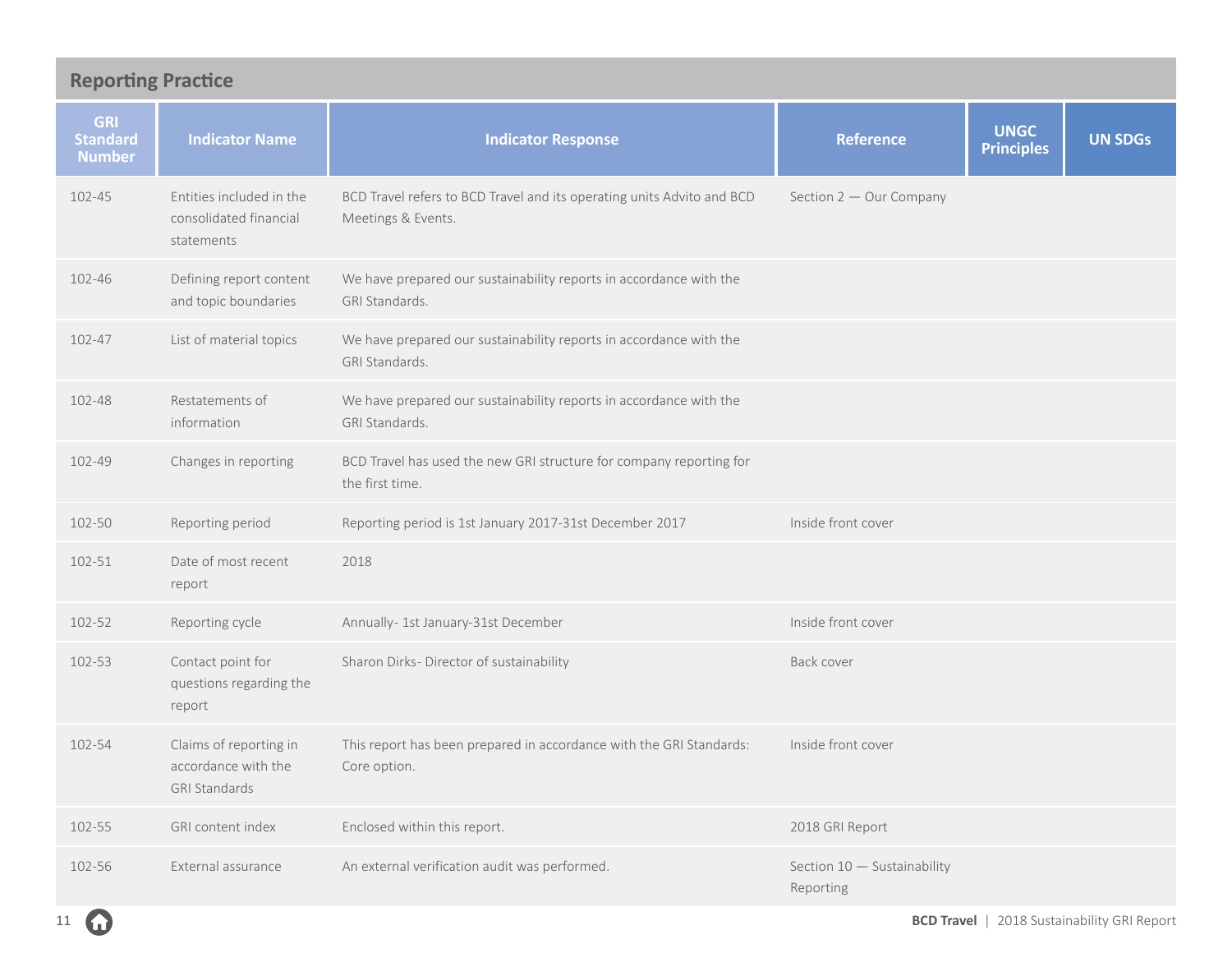<span id="page-11-0"></span>

| <b>Economic Performance</b>                    |                                                                                         |                                                                                                                                                  |                                                |                                  |                |  |  |  |
|------------------------------------------------|-----------------------------------------------------------------------------------------|--------------------------------------------------------------------------------------------------------------------------------------------------|------------------------------------------------|----------------------------------|----------------|--|--|--|
| <b>GRI</b><br><b>Standard</b><br><b>Number</b> | <b>Indicator Name</b>                                                                   | <b>Indicator Response</b>                                                                                                                        | <b>Reference</b>                               | <b>UNGC</b><br><b>Principles</b> | <b>UN SDGs</b> |  |  |  |
| 103-01                                         | Management Approach<br><b>Disclosures</b>                                               | As part of its management and governance approach, BCD Travel<br>carries out a risk assessment of each material aspect applicable.               | Section 4 - Governance,<br>Ethics & Compliance | 6, 10                            | 8              |  |  |  |
| $201 - 1$                                      | Direct economic<br>value generated and<br>distributed                                   | BCD Travel is a privately held company and does not report its financial<br>results publicly. The company's 2017 sales totaled USD 25.7 billion. | Section 2 - Our Company                        | 10                               | 8              |  |  |  |
| $201 - 2$                                      | Financial implications<br>and other risks and<br>opportunities due to<br>climate change | BCD Travel reviews climate change risks as part of our risk<br>management process.                                                               | Section 4 - Governance,<br>Ethics & Compliance | $\overline{4}$                   | 13             |  |  |  |
| $201 - 3$                                      | Define benefit plan<br>obligations and other<br>retirement plans                        | BCD Travel is a privately held company and does not disclose this<br>information.                                                                |                                                |                                  |                |  |  |  |
| $201 - 4$                                      | Financial assistance<br>received from the<br>Goverment                                  | BCD Travel does not receive tax credits or other government financial<br>assistance.                                                             |                                                |                                  |                |  |  |  |
|                                                | <b>Indirect Economic Impacts</b>                                                        |                                                                                                                                                  |                                                |                                  |                |  |  |  |

| <b>GRI</b><br><b>Standard</b><br><b>Number</b> | <b>Indicator Name</b>                                | <b>Indicator Response</b>                                                                                                                              | <b>Reference</b>                     | <b>UNGC</b><br><b>Principles</b> | <b>UN SDGs</b> |
|------------------------------------------------|------------------------------------------------------|--------------------------------------------------------------------------------------------------------------------------------------------------------|--------------------------------------|----------------------------------|----------------|
| $203 - 1$                                      | Infrastructure<br>investment & services<br>supported | BCD Travel invests heavily in technology infrastructure. This does not<br>have an impact on the local communities or environments in which we<br>work. | Section $6$ - Environment            |                                  |                |
| $203 - 2$                                      | Significant indirect<br>economic impacts             | Through improvement of our technology infrastructure there has<br>been no negative direct economic impacts on local staff or their<br>communities.     | Section $8 -$ Service<br>Performance |                                  | 1, 2, 4 & 17   |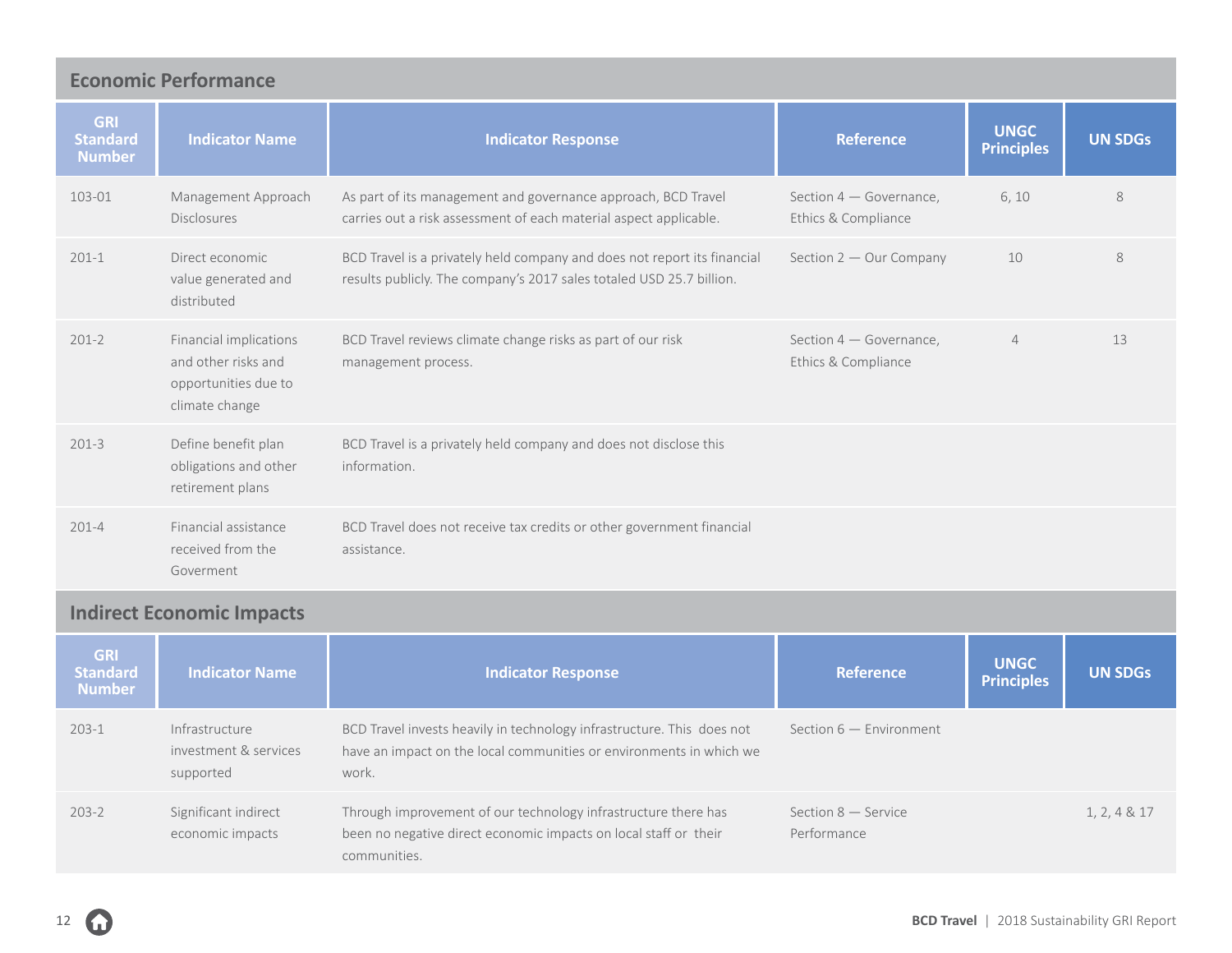<span id="page-12-0"></span>

| <b>Energy</b>                                  |                                                                  |                                                                                                                                                                                                                                |                                                                    |                                  |                |
|------------------------------------------------|------------------------------------------------------------------|--------------------------------------------------------------------------------------------------------------------------------------------------------------------------------------------------------------------------------|--------------------------------------------------------------------|----------------------------------|----------------|
| <b>GRI</b><br><b>Standard</b><br><b>Number</b> | <b>Indicator Name</b>                                            | <b>Indicator Response</b>                                                                                                                                                                                                      | <b>Reference</b>                                                   | <b>UNGC</b><br><b>Principles</b> | <b>UN SDGs</b> |
| $302 - 1$                                      | Energy consumption<br>within the organisation                    | BCD Travel reports their energy consumption details in the "2017<br>Carbon Verification Statement." We report our energy reduction<br>goals and performance in the "Environment" section of the 2018<br>Sustainability Report. | Section $6$ - Environment<br>2017 Carbon Verification<br>Statement | 8                                | 12             |
| $302 - 3$                                      | Energy intensity                                                 | BCD Travel reports energy usage intensity measures indexed to<br>revenues and full-time employees.                                                                                                                             | Section $6$ - Environment<br>2017 Carbon Verification<br>Statement | 8                                | 12             |
| $302 - 4$                                      | Reduction of energy<br>consumption                               | We also report energy intensity metrics in the "2017 Carbon<br>Verification Statement": metric tons CO2e/m2 of office space, metric<br>tons CO2e/employees.                                                                    | Section $6$ - Environment<br>2017 Carbon Verification<br>Statement | 8,9                              | 13             |
| $302 - 5$                                      | Reductions in energy<br>requirements of<br>products and services | BCD Travel achieved a 33.5% reduction year on year due to the<br>virtualization of our hosted environment which supports many of our<br>client services.                                                                       | Section $6$ - Environment                                          | 8,9                              | 12             |
| <b>Emissions</b>                               |                                                                  |                                                                                                                                                                                                                                |                                                                    |                                  |                |
| <b>GRI</b><br><b>Standard</b><br><b>Number</b> | <b>Indicator Name</b>                                            | <b>Indicator Response</b>                                                                                                                                                                                                      | <b>Reference</b>                                                   | <b>UNGC</b><br><b>Principles</b> | <b>UN SDGs</b> |
| $305 - 1$                                      | Direct (Scope 1) GHG<br>emissions                                | BCD Travel reports scope 1 emissions, including a breakdown by<br>energy source, in the "2017 Carbon Verification Statement."                                                                                                  | Section $6$ - Environment<br>2017 Carbon Verification<br>Statement | 8, 9                             | 12, 13         |
| $305 - 2$                                      | Energy indirect (Scope<br>2) GHG emissions                       | BCD Travel reports scope 2 emissions, including a breakdown by<br>energy source, in the "2017 Carbon Verification Statement."                                                                                                  | Section $6$ - Environment<br>2017 Carbon Verification<br>Statement | 8, 9                             | 12, 13         |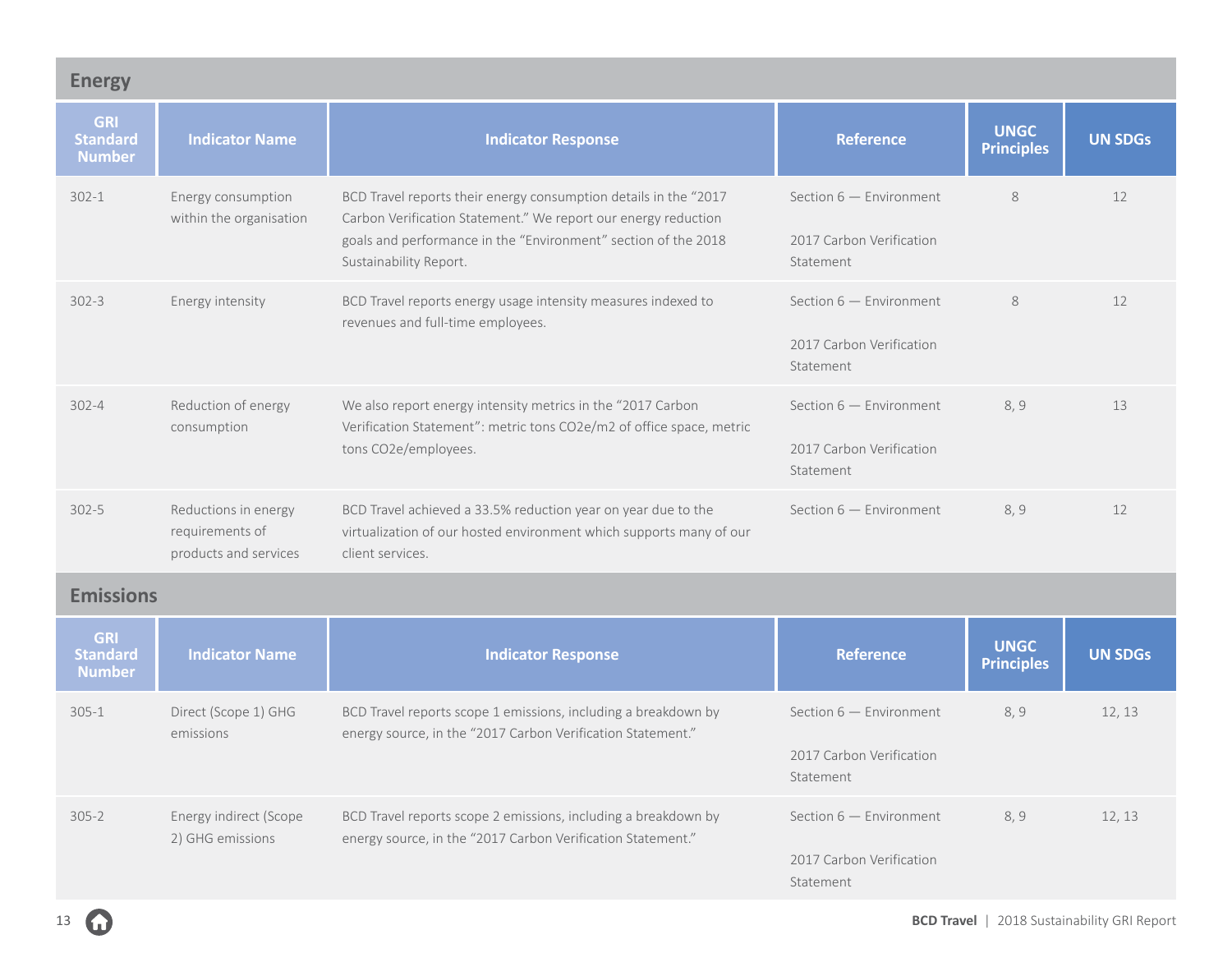| <b>Emissions</b>                               |                                                                                          |                                                                                                                                                                                                                                                                                                             |                                                                    |                                  |                |  |  |
|------------------------------------------------|------------------------------------------------------------------------------------------|-------------------------------------------------------------------------------------------------------------------------------------------------------------------------------------------------------------------------------------------------------------------------------------------------------------|--------------------------------------------------------------------|----------------------------------|----------------|--|--|
| <b>GRI</b><br><b>Standard</b><br><b>Number</b> | <b>Indicator Name</b>                                                                    | <b>Indicator Response</b>                                                                                                                                                                                                                                                                                   | <b>Reference</b>                                                   | <b>UNGC</b><br><b>Principles</b> | <b>UN SDGs</b> |  |  |
| $305 - 3$                                      | Other indirect (Scope 3)<br><b>GHG</b> emissions                                         | BCD Travel reports scope 3 emissions in the "2017 Carbon Verification<br>Statement."                                                                                                                                                                                                                        | Section $6$ - Environment<br>2017 Carbon Verification<br>Statement |                                  |                |  |  |
| $305 - 4$                                      | GHG emissions intensity                                                                  | BCD Travel reports energy usage intensity measures indexed to<br>revenues and full-time employees.<br>We report energy intensity metrics in the "2017 Carbon Verification<br>Statement": metric tons CO2e/revenue, metric tons CO2e/ employees.                                                             | 2017 Carbon Verification<br>Statement                              | 8,9                              | 12, 13         |  |  |
| $305 - 5$                                      | Reduction of GHG<br>emissions                                                            | The driving factors behind our approach to resource efficiency are:<br>- Reduced energy use<br>- Efficient use of technology<br>In 2017, we reduced our data center carbon emissions by 337.20<br>metric tons of carbon dioxide - the equivalent of planting 900 trees<br>and taking 200 cars off the road. | Section $6$ - Environment                                          | 7,8,9                            | 12, 13         |  |  |
| $305 - 7$                                      | Nitrogen oxides (Nox),<br>Sulphur oxides (Sox)<br>and other significant air<br>emissions | Not applicable to BCD Travel.                                                                                                                                                                                                                                                                               |                                                                    |                                  |                |  |  |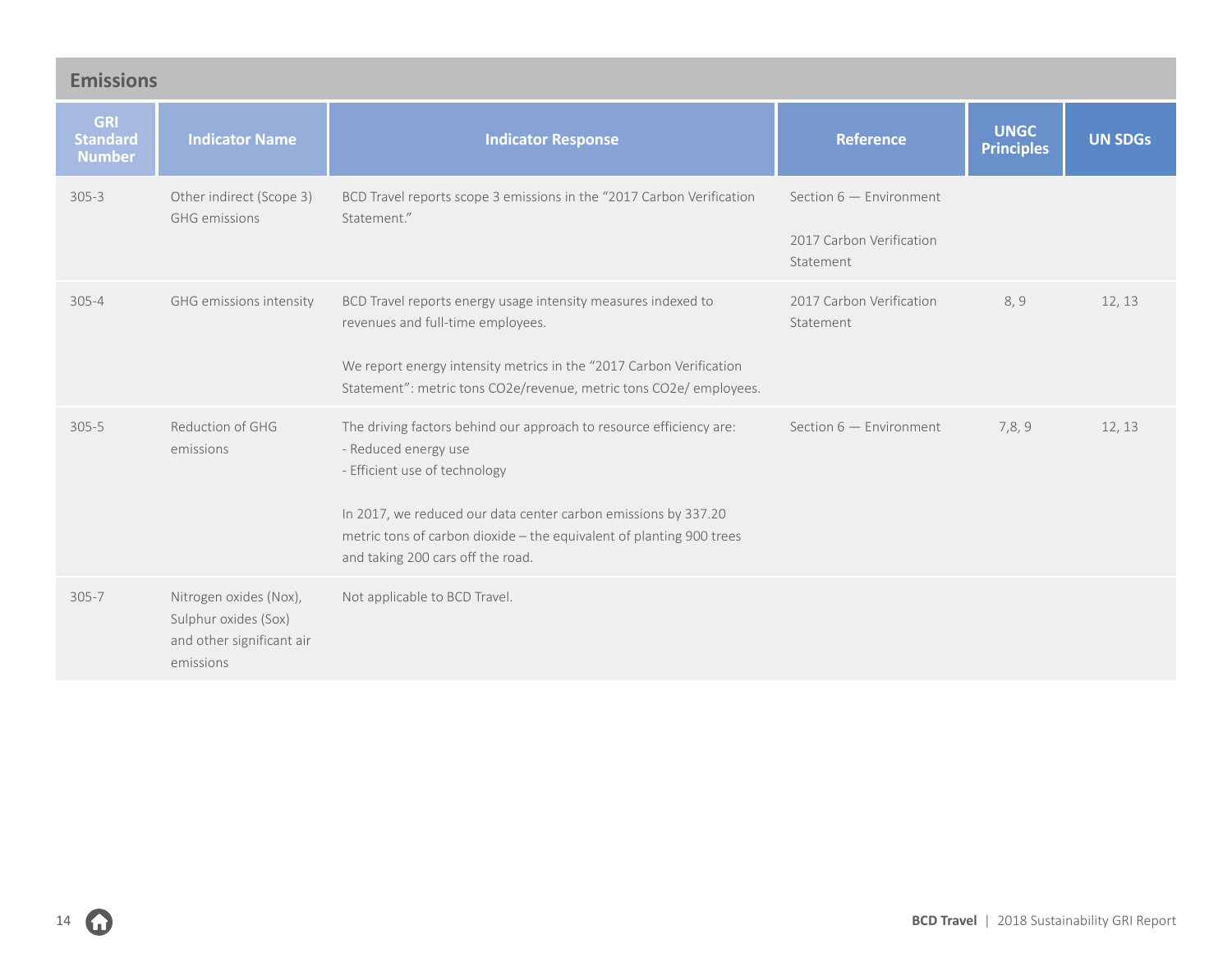<span id="page-14-0"></span>

| <b>Supplier Environmental Assessment</b>       |                                                                            |                                                                                                                                                                                                                                                                                                                                                                                                                                                                                                                                                                                                                                                                                                                                                                                                                                                                                                                            |                                                                    |                                  |                |  |  |
|------------------------------------------------|----------------------------------------------------------------------------|----------------------------------------------------------------------------------------------------------------------------------------------------------------------------------------------------------------------------------------------------------------------------------------------------------------------------------------------------------------------------------------------------------------------------------------------------------------------------------------------------------------------------------------------------------------------------------------------------------------------------------------------------------------------------------------------------------------------------------------------------------------------------------------------------------------------------------------------------------------------------------------------------------------------------|--------------------------------------------------------------------|----------------------------------|----------------|--|--|
| <b>GRI</b><br><b>Standard</b><br><b>Number</b> | <b>Indicator Name</b>                                                      | <b>Indicator Response</b>                                                                                                                                                                                                                                                                                                                                                                                                                                                                                                                                                                                                                                                                                                                                                                                                                                                                                                  | <b>Reference</b>                                                   | <b>UNGC</b><br><b>Principles</b> | <b>UN SDGs</b> |  |  |
| 308-1                                          | New suppliers that<br>were screened using<br>environmental criteria        | BCD Travel has been working during the reporting period to factor<br>sustainability criteria into the buying of goods and services. This<br>process faces challenges, including changing the cultural mindset<br>beyond only conventional cost, quality and delivery factors.<br>Additionally, some suppliers may resist providing information on<br>internal practices. Our RFI and RFP documents include our Supplier<br>Code of Conduct, explain our sustainable supply chain<br>management objective, and invite suppliers to partner with us to raise<br>standards and drive responsible growth.                                                                                                                                                                                                                                                                                                                      | Section 7 - Sustainable<br>Procurement<br>Supplier Code of Conduct | 8                                | 12             |  |  |
| 308-2                                          | Negative environmental<br>impacts in the supply<br>chain and actions taken | BCD Travel does not track specific information on the environmental<br>impacts across our supply chain. We have taken measures to mitigate<br>such a future environmental impact. Our Supplier Code of Conduct<br>contains a section on the Environment. We expect our suppliers to<br>operate in a manner that actively manages risk, conserves natural<br>resources, and protects the environment. We expect our suppliers<br>to apply environmental management system principles in order<br>to establish a systematic approach to the management of risks/<br>hazards and opportunities associated with the environment, including<br>potential risk from regulatory non-compliance, reputational loss, and<br>opportunities for business growth through operational and product<br>stewardship.<br>In 2017, we assessed partners and suppliers using the EcoVadis<br>Corporate Platform and other assessment methods. | Section 7 - Sustainable<br>Procurement<br>Supplier Code of Conduct | 8                                | 12             |  |  |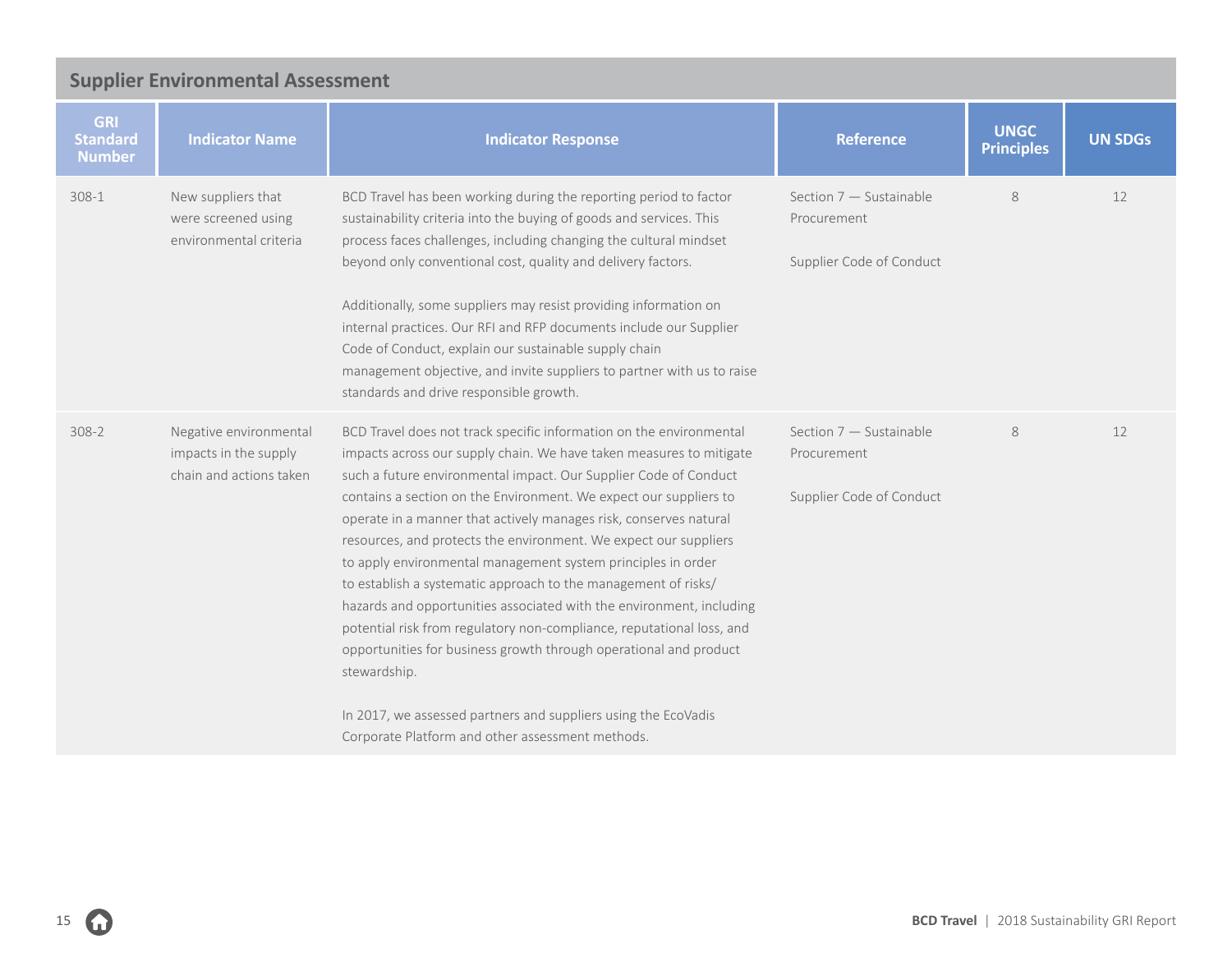<span id="page-15-0"></span>

| <b>Non-Discrimination</b>                      |                                                                                                    |                                                                                                                                                                                                                                                                                                                                                                                                                                                                                                                                                                                                                                                                                                                                                                       |                                    |                                  |                |  |  |
|------------------------------------------------|----------------------------------------------------------------------------------------------------|-----------------------------------------------------------------------------------------------------------------------------------------------------------------------------------------------------------------------------------------------------------------------------------------------------------------------------------------------------------------------------------------------------------------------------------------------------------------------------------------------------------------------------------------------------------------------------------------------------------------------------------------------------------------------------------------------------------------------------------------------------------------------|------------------------------------|----------------------------------|----------------|--|--|
| <b>GRI</b><br><b>Standard</b><br><b>Number</b> | <b>Indicator Name</b>                                                                              | <b>Indicator Response</b>                                                                                                                                                                                                                                                                                                                                                                                                                                                                                                                                                                                                                                                                                                                                             | <b>Reference</b>                   | <b>UNGC</b><br><b>Principles</b> | <b>UN SDGs</b> |  |  |
| 406-1                                          | Incidents of<br>discrimination and<br>corrective actions taken                                     | BCD Travel recorded zero incidents of discrimination in 2017.                                                                                                                                                                                                                                                                                                                                                                                                                                                                                                                                                                                                                                                                                                         |                                    | 1, 2, 6                          | 5, 8           |  |  |
|                                                | <b>Human Rights Assessment</b>                                                                     |                                                                                                                                                                                                                                                                                                                                                                                                                                                                                                                                                                                                                                                                                                                                                                       |                                    |                                  |                |  |  |
| <b>GRI</b><br><b>Standard</b><br><b>Number</b> | <b>Indicator Name</b>                                                                              | <b>Indicator Response</b>                                                                                                                                                                                                                                                                                                                                                                                                                                                                                                                                                                                                                                                                                                                                             | <b>Reference</b>                   | <b>UNGC</b><br><b>Principles</b> | <b>UN SDGs</b> |  |  |
| $412 - 1$                                      | Operations that have<br>been subject to human<br>rights reviews or impact<br>assessments           | One hundred percent (100%) of BCD Travel's operations have been<br>assessed to ensure compliance with both global and local human<br>rights legislation, supporting Principles 1 & 2 of the UN Global<br>Compact.                                                                                                                                                                                                                                                                                                                                                                                                                                                                                                                                                     | Section 3 - Our Approach           |                                  |                |  |  |
|                                                | <b>Occupational Health &amp; Safety</b>                                                            |                                                                                                                                                                                                                                                                                                                                                                                                                                                                                                                                                                                                                                                                                                                                                                       |                                    |                                  |                |  |  |
| <b>GRI</b><br><b>Standard</b><br><b>Number</b> | <b>Indicator Name</b>                                                                              | <b>Indicator Response</b>                                                                                                                                                                                                                                                                                                                                                                                                                                                                                                                                                                                                                                                                                                                                             | <b>Reference</b>                   | <b>UNGC</b><br><b>Principles</b> | <b>UN SDGs</b> |  |  |
| $403 - 1$                                      | Workers' representation<br>in formal joint<br>management worker<br>health and safety<br>committees | Approximately 12% of employees in BCD Travel's 26 wholly owned<br>countries are represented on various safety committees and teams.<br>BCD Travel has implemented an accredited OHSAS 18001 Health &<br>Safety management system that defines our processes to identify,<br>evaluate and control workplace hazards. Safety representatives<br>participate in a variety of activities to promote and improve workplace<br>safety, including site safety auditing to identify and address unsafe<br>acts and conditions; attendance at regularly scheduled committee<br>meetings; reviewing injury data in an effort to identify trends<br>and determine corrective actions; and ongoing safety awareness<br>communications regarding workplace hazards and procedures. | Section 5 - Workplace<br>Practices | 1, 3                             | 3, 8           |  |  |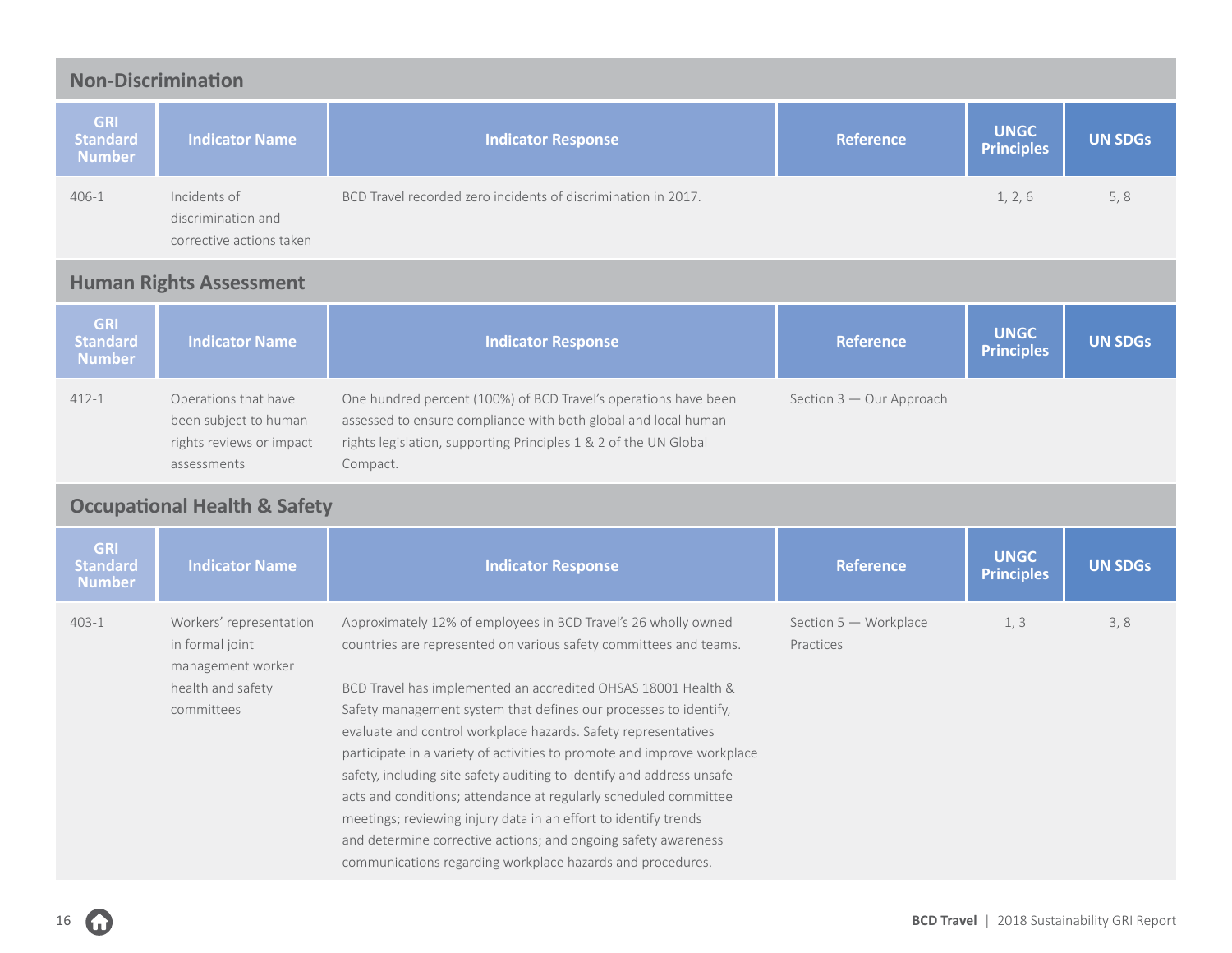<span id="page-16-0"></span>

| <b>Occupational Health &amp; Safety</b>        |                                                                                                                                                |                                                                                                                                                                                                                                                                                                                                                                                                                                                                                                                                                                                                                                                                                 |                  |                                  |                |  |  |
|------------------------------------------------|------------------------------------------------------------------------------------------------------------------------------------------------|---------------------------------------------------------------------------------------------------------------------------------------------------------------------------------------------------------------------------------------------------------------------------------------------------------------------------------------------------------------------------------------------------------------------------------------------------------------------------------------------------------------------------------------------------------------------------------------------------------------------------------------------------------------------------------|------------------|----------------------------------|----------------|--|--|
| <b>GRI</b><br><b>Standard</b><br><b>Number</b> | <b>Indicator Name</b>                                                                                                                          | <b>Indicator Response</b>                                                                                                                                                                                                                                                                                                                                                                                                                                                                                                                                                                                                                                                       | <b>Reference</b> | <b>UNGC</b><br><b>Principles</b> | <b>UN SDGs</b> |  |  |
| $403 - 2$                                      | Types of injury<br>and rates of injury,<br>occupational<br>diseases, lost days<br>and absenteeism, and<br>number of work related<br>fatalities | BCD Travel tracks injury rates in accordance with United States<br>Occupational Safety and Health Administration protocol. We do<br>not report the metrics by the breakdown described in this indicator<br>(gender, region). We continue to analyze and target injury reduction<br>activities based on frequency and occurrence across the company. In<br>the reporting period, we tracked a Recordable Rate of 0, a Day Away<br>Case Rate of 0, and a Severity (Lost Days) Rate of 0.<br>Each rate is calculated per 100 employees, working 40 hours per week<br>for 50 weeks per year. Metrics include all BCD Travel facilities, which<br>account for 100% of all employees. |                  |                                  | 3, 8           |  |  |
| <b>Training and Education</b>                  |                                                                                                                                                |                                                                                                                                                                                                                                                                                                                                                                                                                                                                                                                                                                                                                                                                                 |                  |                                  |                |  |  |
| <b>GRI</b><br><b>Standard</b><br><b>Numbor</b> | <b>Indicator Name</b>                                                                                                                          | <b>Indicator Response</b>                                                                                                                                                                                                                                                                                                                                                                                                                                                                                                                                                                                                                                                       | <b>Reference</b> | <b>UNGC</b><br><b>Principles</b> | <b>UN SDGs</b> |  |  |

| <b>Number</b> |                                                                                                  |                                                                                                                                                                                                                                                                                                        |                                    | <b>Principles</b> |     |
|---------------|--------------------------------------------------------------------------------------------------|--------------------------------------------------------------------------------------------------------------------------------------------------------------------------------------------------------------------------------------------------------------------------------------------------------|------------------------------------|-------------------|-----|
| $404 - 2$     | Programs for upgrading<br>employee skills and<br>transition assistance<br>programs               | BCD Travel's learning and development programs are available through<br>the online training system Knowledge Hub, in classrooms, via web<br>conference, self-paced online courses, and self-study opportunities.<br>We also provide employees with programs and publications from<br>external vendors. | Section 5 - Workplace<br>Practices |                   | 4,8 |
| 404-3         | Percentage of<br>employees receiving<br>regular performance<br>and career<br>development reviews | BCD Travel has a comprehensive performance appraisal and career<br>development process that reaches 100% of our active, exempt, and<br>non-represented employees.                                                                                                                                      | Section 5 - Workplace<br>Practices |                   | 8   |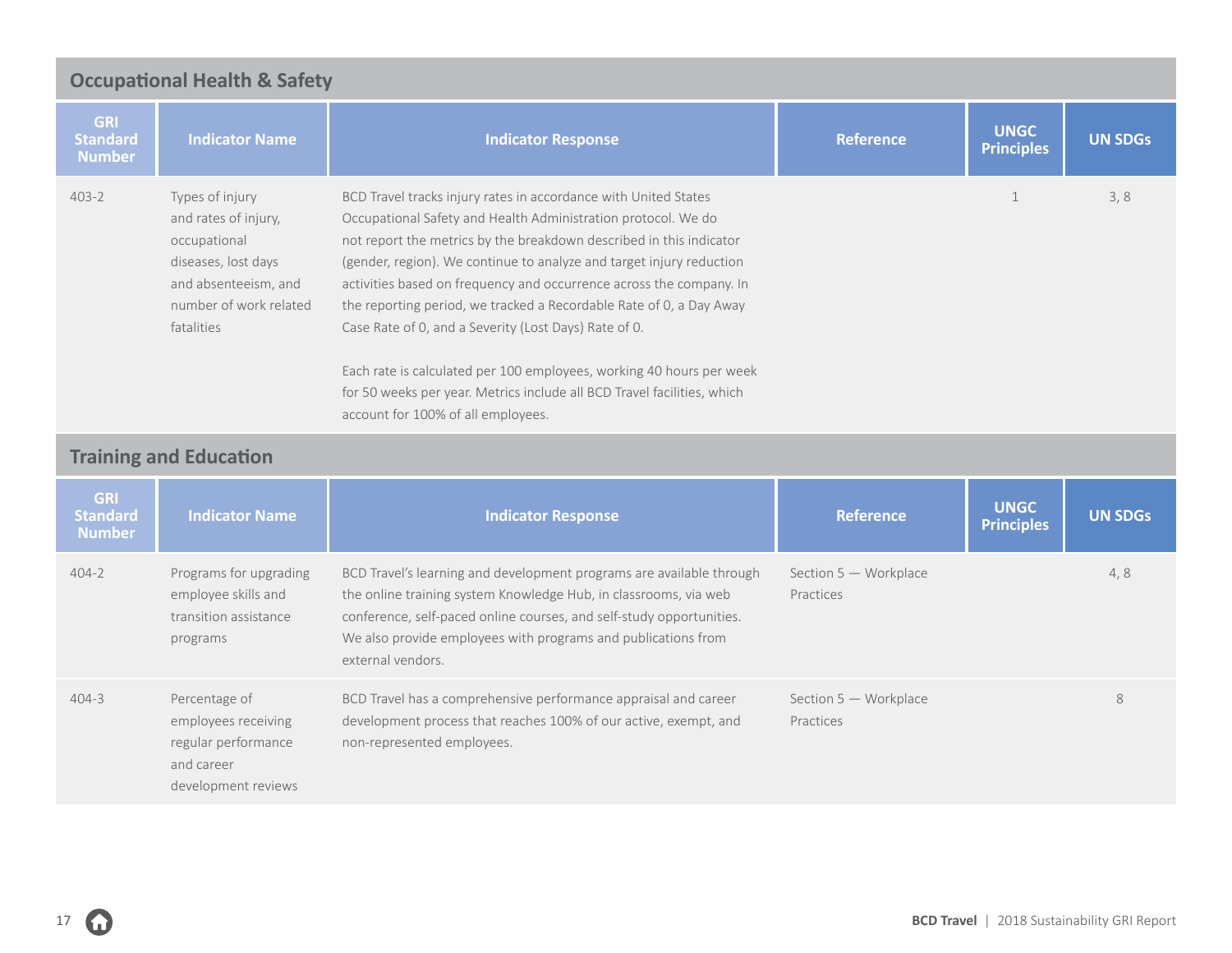<span id="page-17-0"></span>

| <b>Diversity &amp; Equality Opportunity</b>    |                                                              |                                                                                                                                                                                                                                                                                                                                                        |                                                                   |                                  |                |  |  |  |
|------------------------------------------------|--------------------------------------------------------------|--------------------------------------------------------------------------------------------------------------------------------------------------------------------------------------------------------------------------------------------------------------------------------------------------------------------------------------------------------|-------------------------------------------------------------------|----------------------------------|----------------|--|--|--|
| <b>GRI</b><br><b>Standard</b><br><b>Number</b> | <b>Indicator Name</b>                                        | <b>Indicator Response</b>                                                                                                                                                                                                                                                                                                                              | <b>Reference</b>                                                  | <b>UNGC</b><br><b>Principles</b> | <b>UN SDGs</b> |  |  |  |
| $405 - 1$                                      | Diversity of governance<br>bodies and employees              | Diversity and Inclusion are priorities for BCD Travel. In a number of<br>countries, Governance bodies include Workers Council's.<br>Refer to the "Workplace Practices" section of our 2018 Sustainability<br>Report for a breakdown of employees per employee category<br>according to gender, numbers working from home, and overall<br>satisfaction. | Section 5 - Workplace<br>Practices                                | 1,6                              | 5, 8           |  |  |  |
|                                                | <b>Supplier Social Assessment</b>                            |                                                                                                                                                                                                                                                                                                                                                        |                                                                   |                                  |                |  |  |  |
| <b>GRI</b><br><b>Standard</b><br><b>Number</b> | <b>Indicator Name</b>                                        | <b>Indicator Response</b>                                                                                                                                                                                                                                                                                                                              | <b>Reference</b>                                                  | <b>UNGC</b><br><b>Principles</b> | <b>UN SDGs</b> |  |  |  |
|                                                |                                                              |                                                                                                                                                                                                                                                                                                                                                        |                                                                   |                                  |                |  |  |  |
| $414 - 1$                                      | New suppliers that<br>were screened using<br>social criteria | More than 85% of all partners and suppliers have signed our Supplier<br>Code of Conduct which includes human rights clauses.                                                                                                                                                                                                                           | Section 7- Sustainable<br>Procurement<br>Supplier Code of Conduct |                                  | 12             |  |  |  |